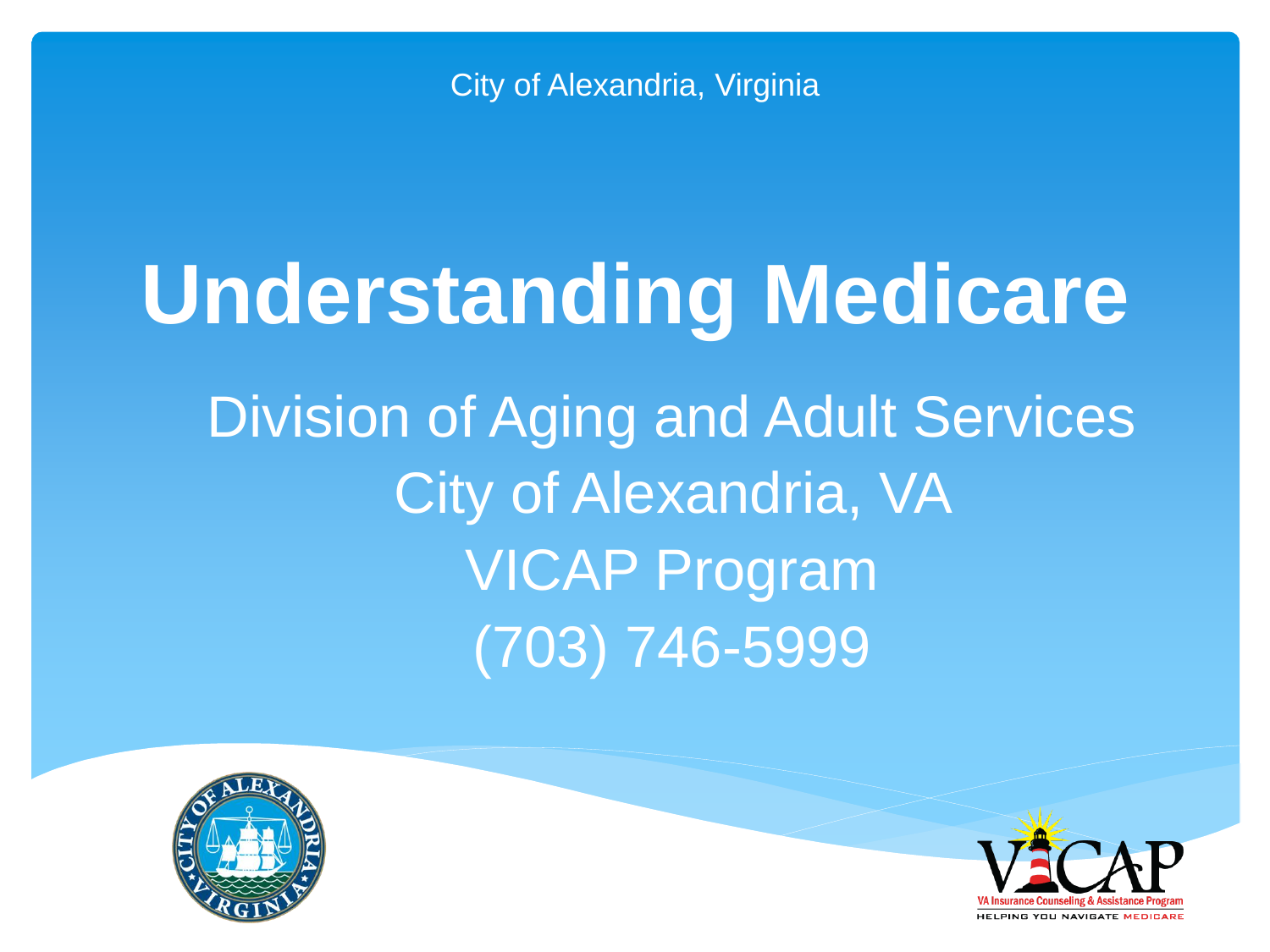## **Medicare Basics**



We will cover:

- What is VICAP?
- What is Medicare?
- When and how to enroll?
- Medicare A: Inpatient Insurance.
- Medicare B: Outpatient Insurance.
- Medicare Supplement Insurance (Medigap).
- Medicare C: Medicare Advantage Private Insurance.
- Medicare D: Prescription Drug Insurance.
- Programs for People with Limited Income & Resources. Preventing Fraud.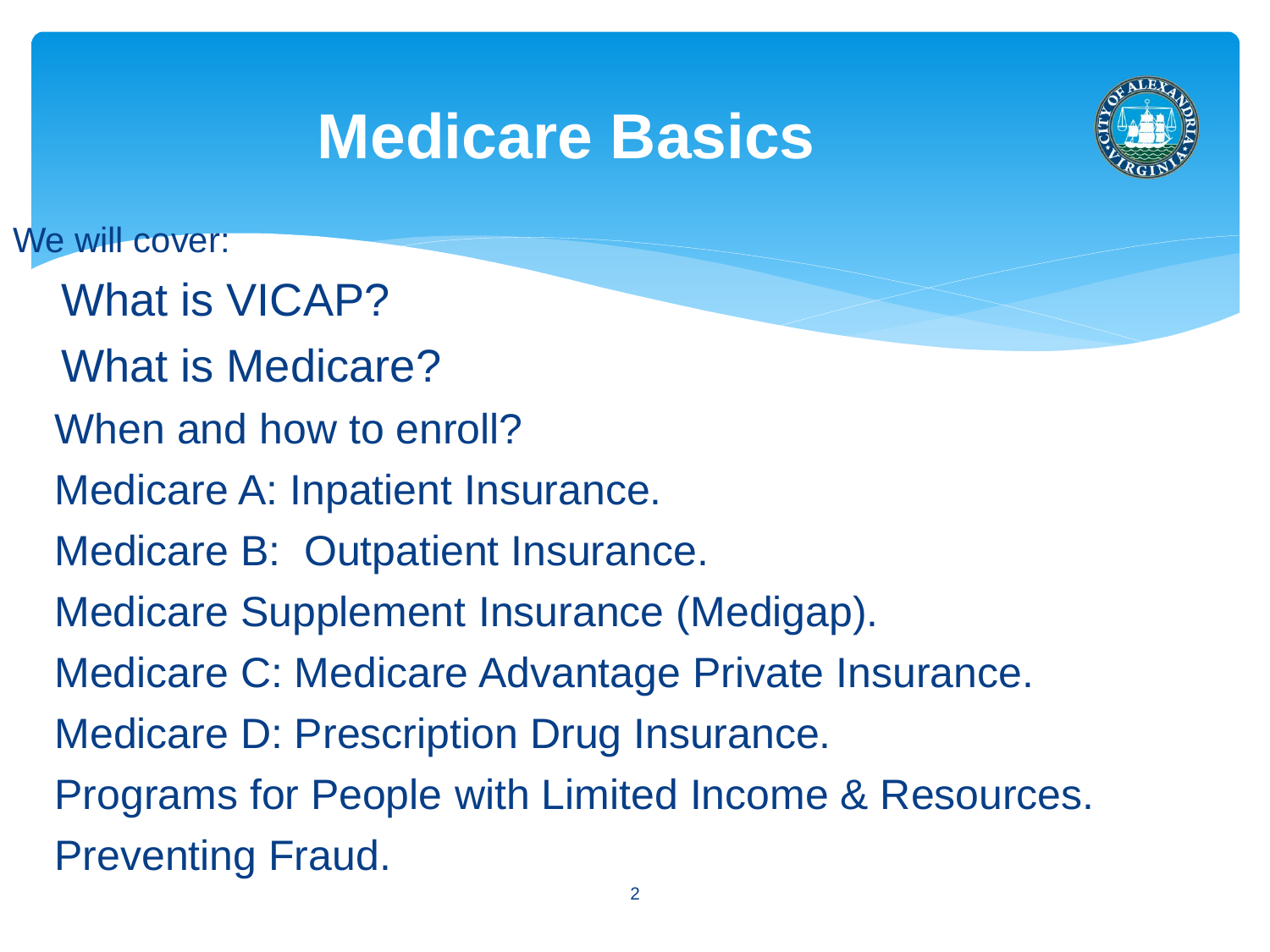## **What is VICAP?**



**VICAP: Virginia Insurance Counseling and Assistance Program**

**Located in the Division of Aging and Adult Services 6101 Stevenson Avenue, suite 200 Alexandria, VA 22304 703-746-5999 [www.alexandriava.gov/aging](http://www.alexandriava.gov/aging) [VICAP@alexandriava.gov](mailto:DAAS@alexandriava.gov)**

- **Run by volunteers with one part time coordinator**
- **Funded by the City of Alexandria and The Administration for Community Living (ACL) to provide free, independent, and unbiased Medicare counseling**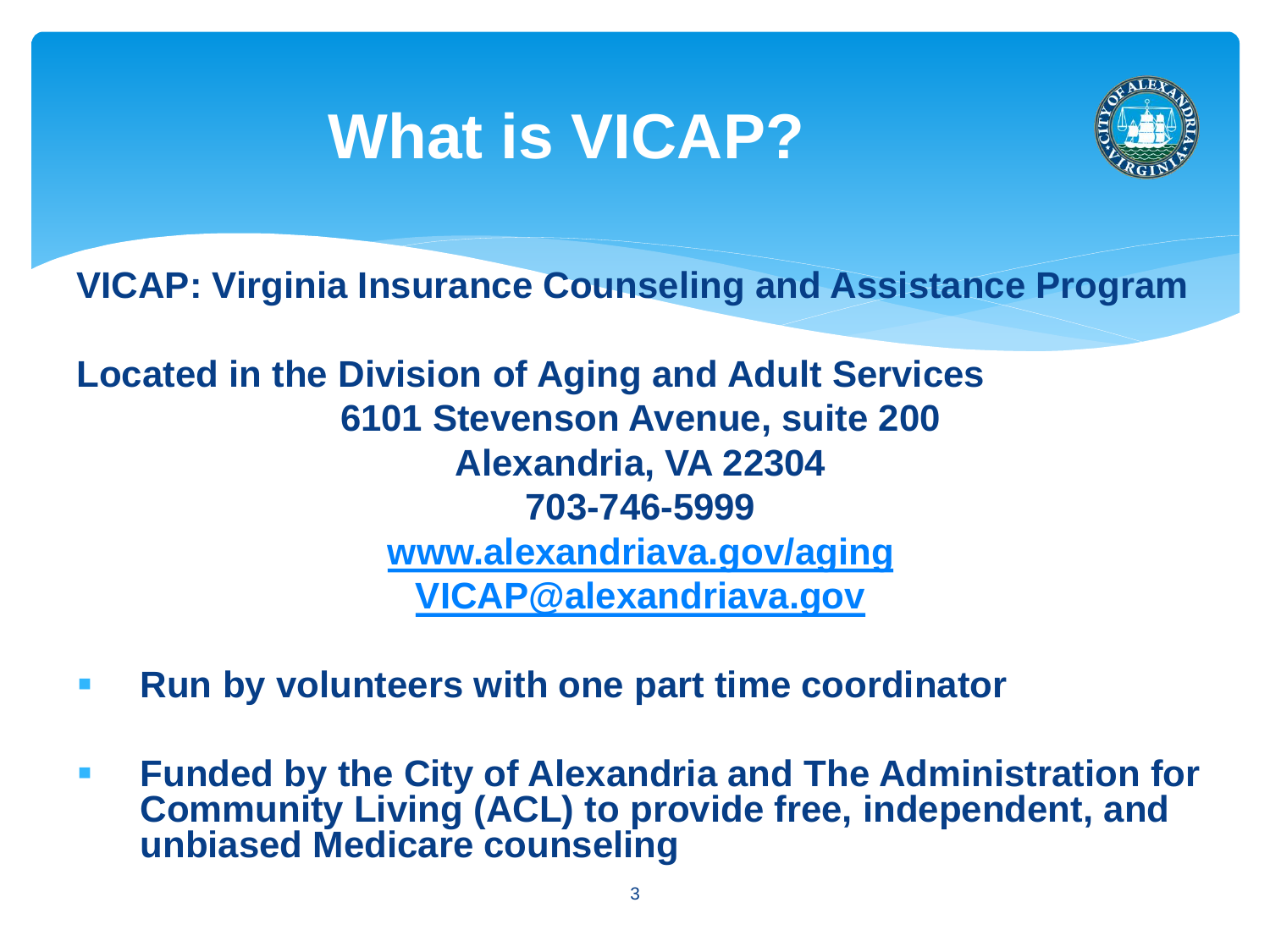### **What is Medicare?**



**Federal Government Medical Insurance Program for:**

- − **Adults 65 and Older**
- − **Adults on SSDI for 2 years**
- − **People with ESRD (End-Stage Renal Disease) and ALS (Amyotrophic Lateral Sclerosis)**
- **Administration**
	- − **Centers for Medicare & Medicaid Services (CMS)**
- **Enrollment** 
	- − **Social Security Administration for most**
	- − **Railroad Retirement Board (RRB)**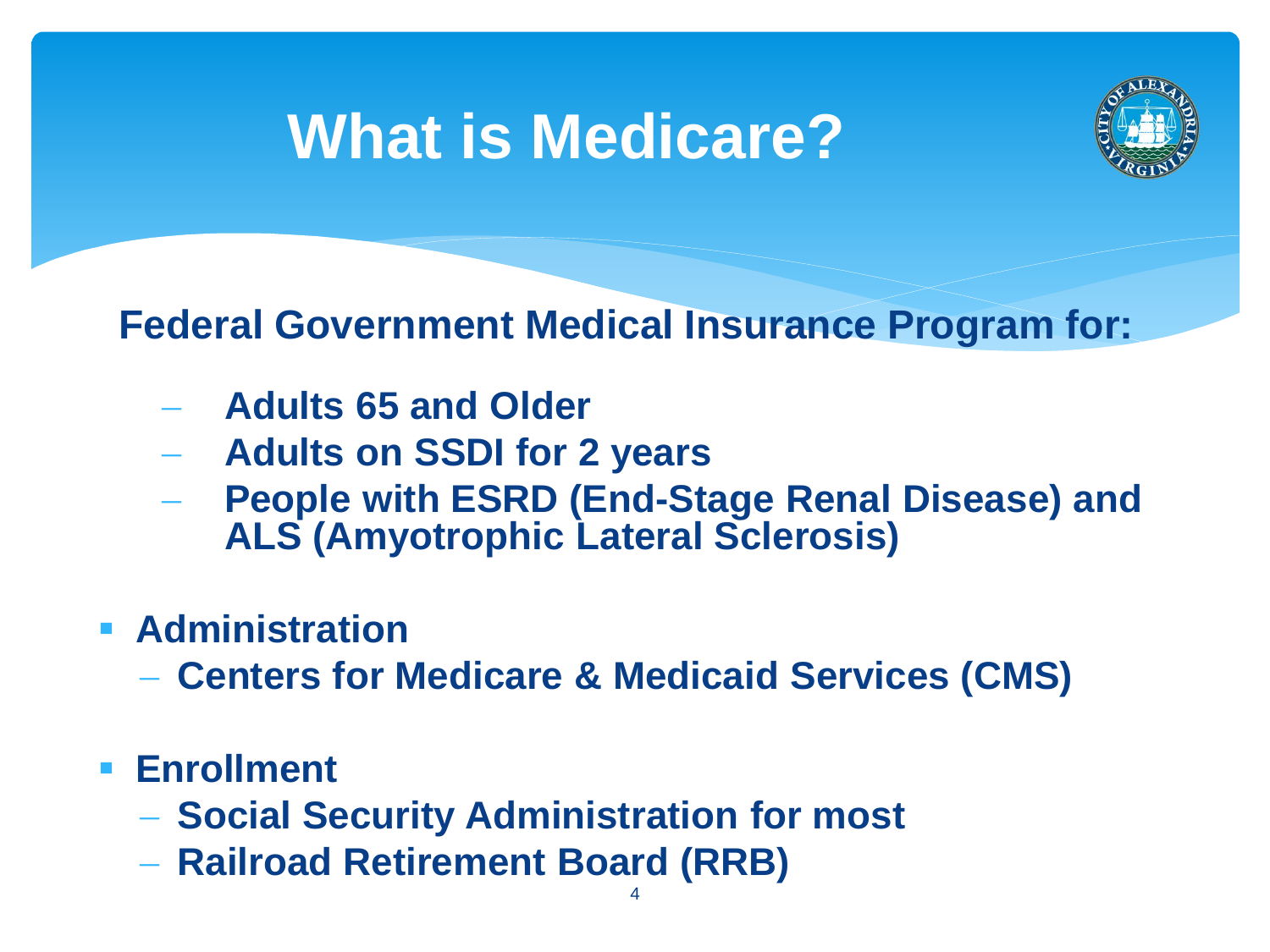## **Enrollment**



**E** Automatic if you already get Social Security

- 3 months before age 65, or
- $-$  3 months before your 25<sup>th</sup> month of disability benefits
- You will Receive Enrollment Package in mail
	- Includes your Medicare card
	- If you don't want Part B, complete form (CMS-1763) on the back of enrollment letter and return Medicare card or call Social Security to dis-enroll
- If not receiving SSA benefits you must enroll:

Visit socialsecurity.gov, or

Call 1-800-772-1213

TTY: 1-800-325-0778, or

Make an appointment to visit your local office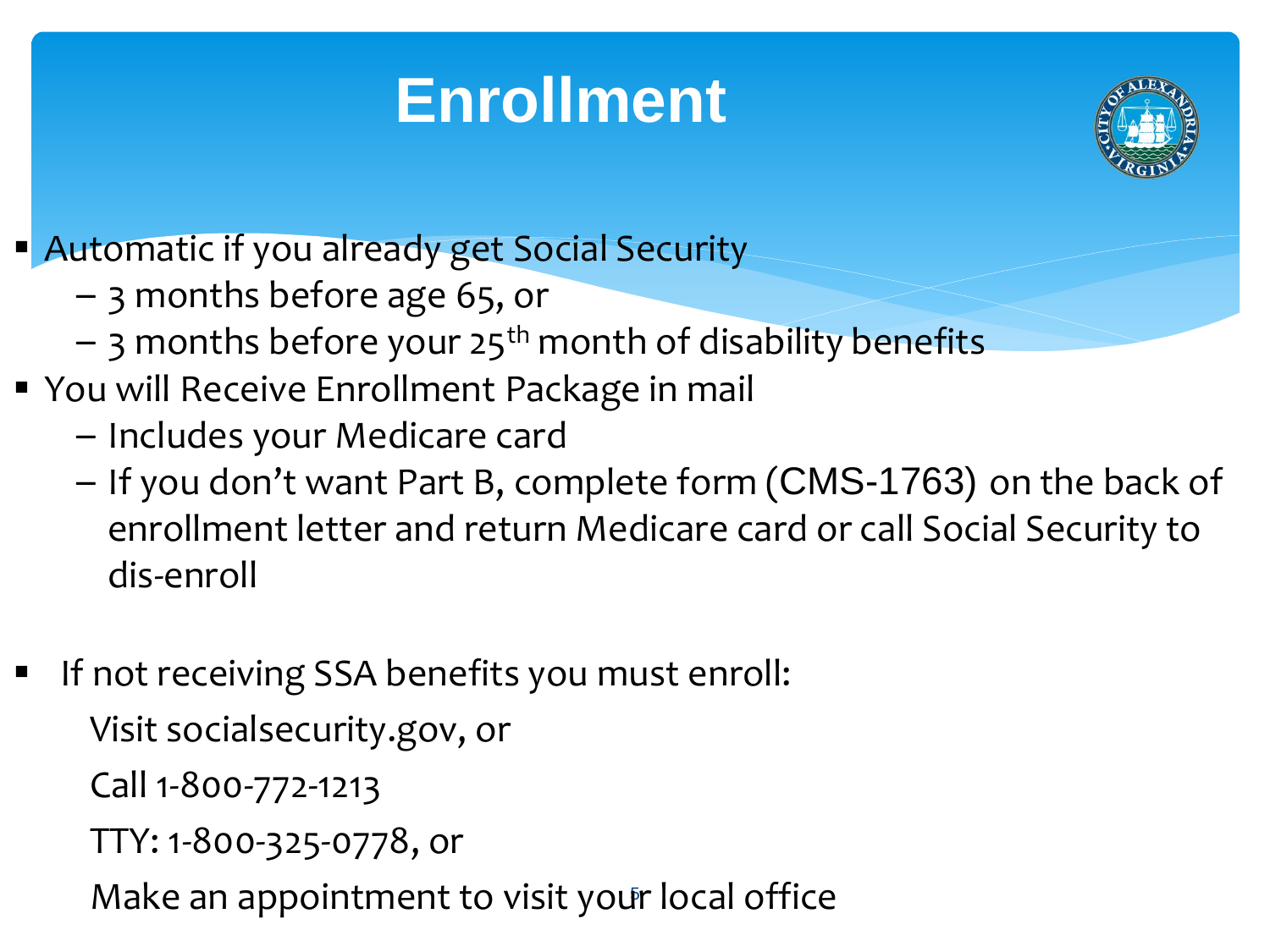#### **When to Enroll in Medicare During your 7 Month Initial Enrollment Period (IEP)**



#### **7-Month Period**



- Can enroll in premium-free Part A anytime after IEP begins
- Can only enroll in Part B (and premium Part A) during IEP and other limited times
- May have a lifetime penalty if you don't enroll during IEP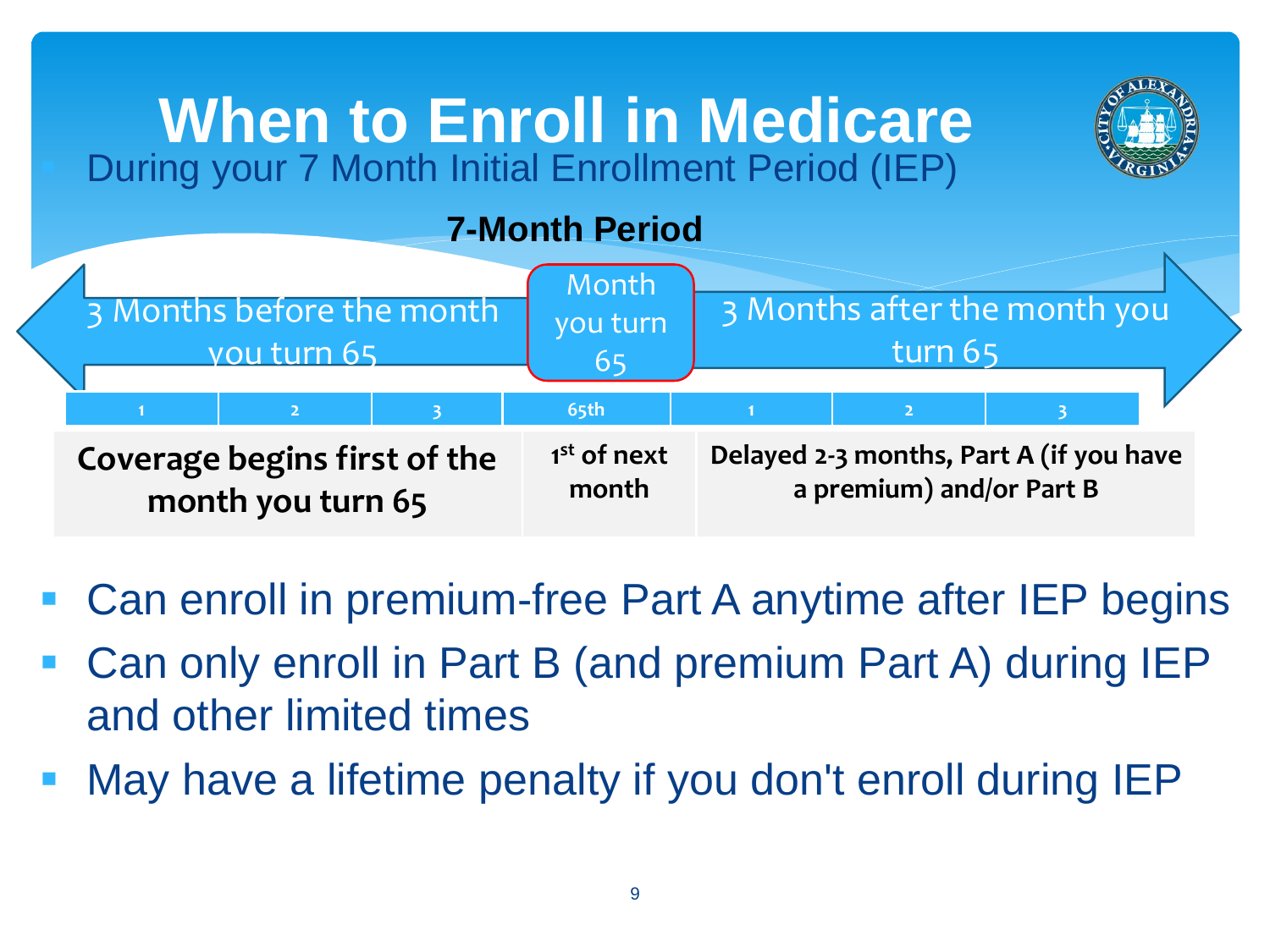#### **The Four Parts of Medicare**





7 **\* AB = Original Medicare**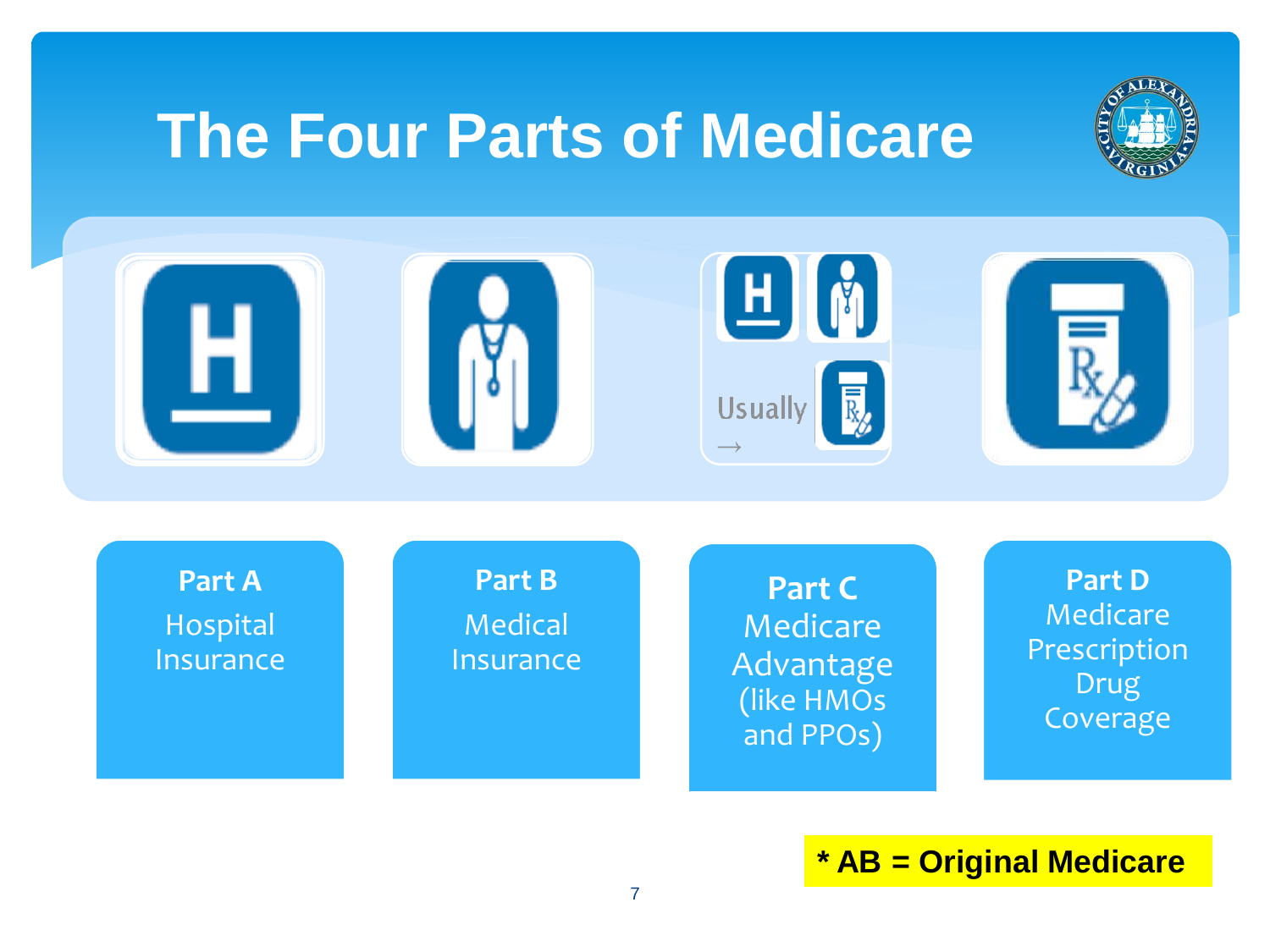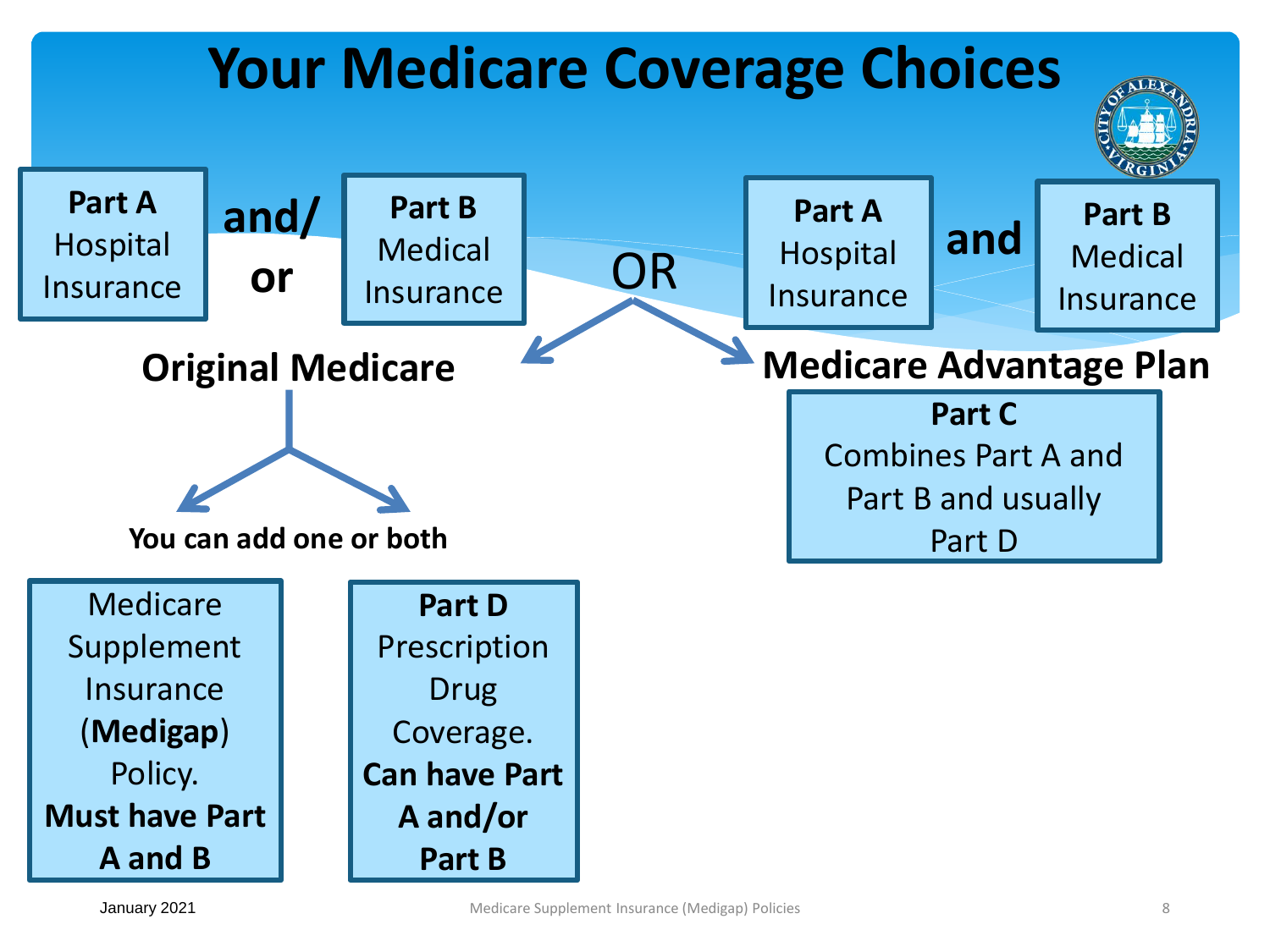# **Medicare Part A (Hospital Insurance)**



- Most people receive Part A premium free if paid Medicare taxes for at least 10 years.
- **.** If fewer than 10 years of employment, you pay a premium to get Part A
- For information, call SSA at 1-800-772-1213
	- − TTY users call 1-800-325-0778
- Deductible for 1<sup>st</sup> 60 days (benefit period): \$1484
	- − Co-payment Days 61 90: \$371 per day
	- − 60 Lifetime days: \$742 per day
	- − Skilled Nursing Facility co-insurance: \$185.50

\*\*\*Hospitalization = 3 inpatient days

\*\*\*Medicare Outpatient Observation Notice (MOON) doesn't qualify as hospitalization and requires hospital to provide to individuals in outpatient care for more than 24hrs.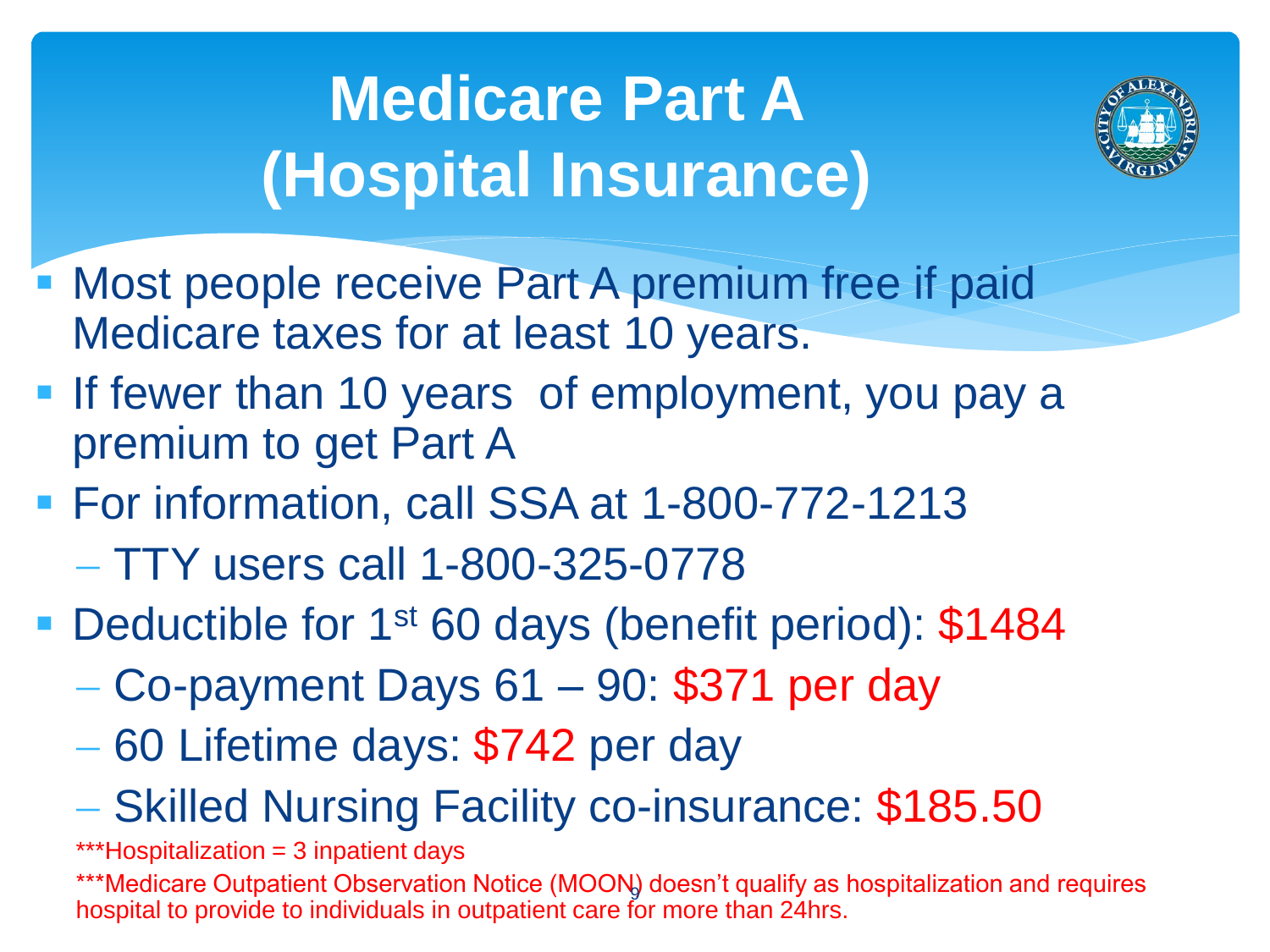## **Medicare Part A Helps Pay For**

| <b>Hospital Stays</b> | Semi-private room, meals, general nursing, and other      |
|-----------------------|-----------------------------------------------------------|
| If you are            | hospital services and supplies. Inpatient mental health   |
| <b>Admitted as</b>    | care in psychiatric hospital (lifetime 190-day limit).    |
| an Inpatient          |                                                           |
| <b>Skilled</b>        | Semi-private room, meals, skilled nursing and             |
| <b>Nursing</b>        | rehabilitation services, and other services and supplies. |
| <b>Facility Care</b>  |                                                           |
| <b>Home Health</b>    | Can include part-time or intermittent skilled care, and   |
| <b>Care Services</b>  | physical therapy, speech-language pathology, and          |
|                       | occupational therapy.                                     |
| <b>Hospice Care</b>   | Includes drugs, medical, and support services from a      |
|                       | Medicare-approved hospice.                                |
| <b>Blood</b>          | In most cases, if you need blood as an inpatient, you     |
|                       | won't have to pay for it or replace it.                   |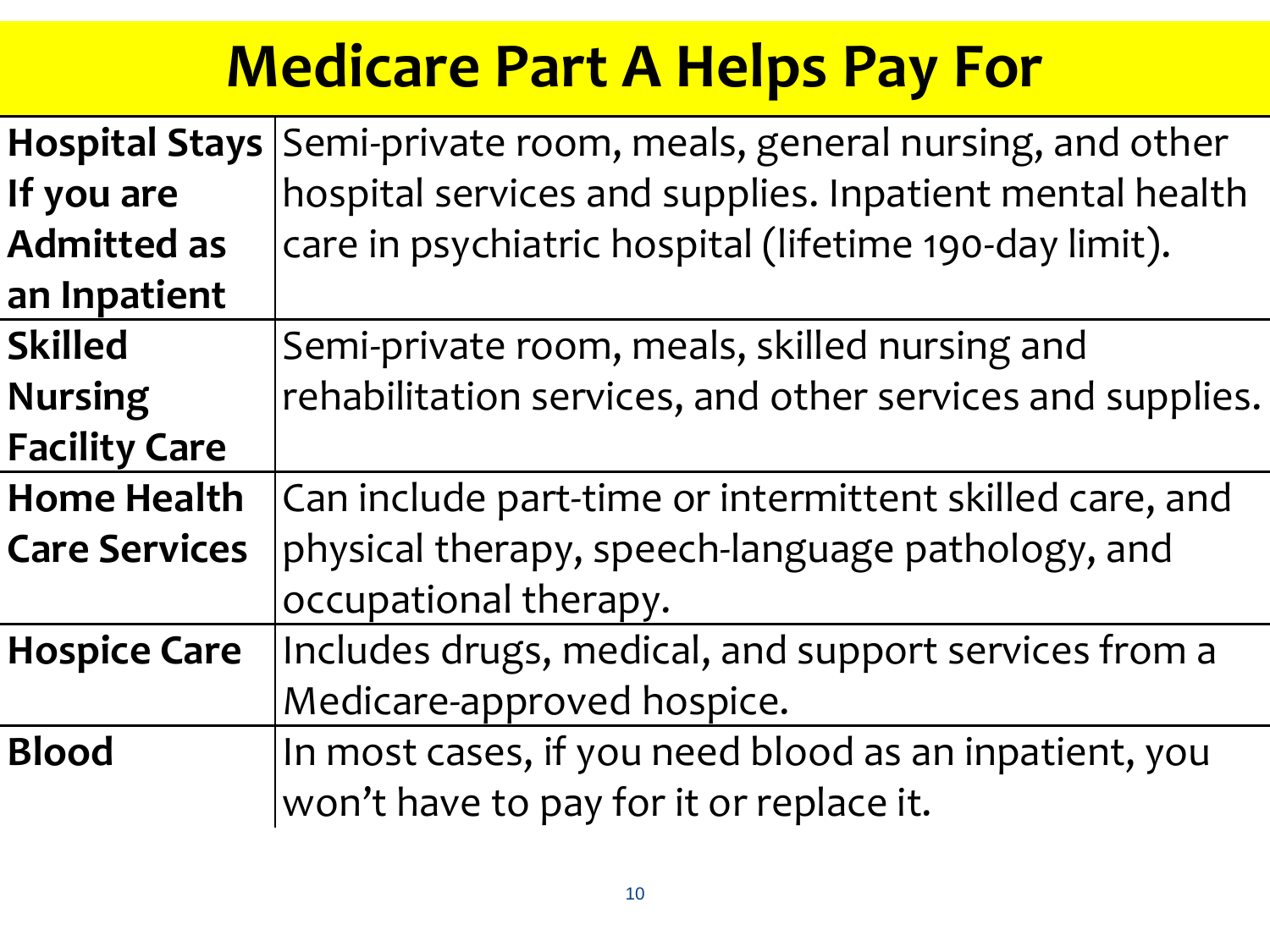# **Hospital outpatient prior authorization requirements**



As of July 1, 2020, procedures often considered cosmetic will require prior authorization when performed in a hospital outpatient department

- − blepharoplasty (droopy eyelids),
- − rhinoplasty (nose reshaping),
- − vein ablations, (varicose veins),
- − botox injections (migraine, muscle spasms)
- **Proof of medical necessity/authorizations required 10** days prior to procedure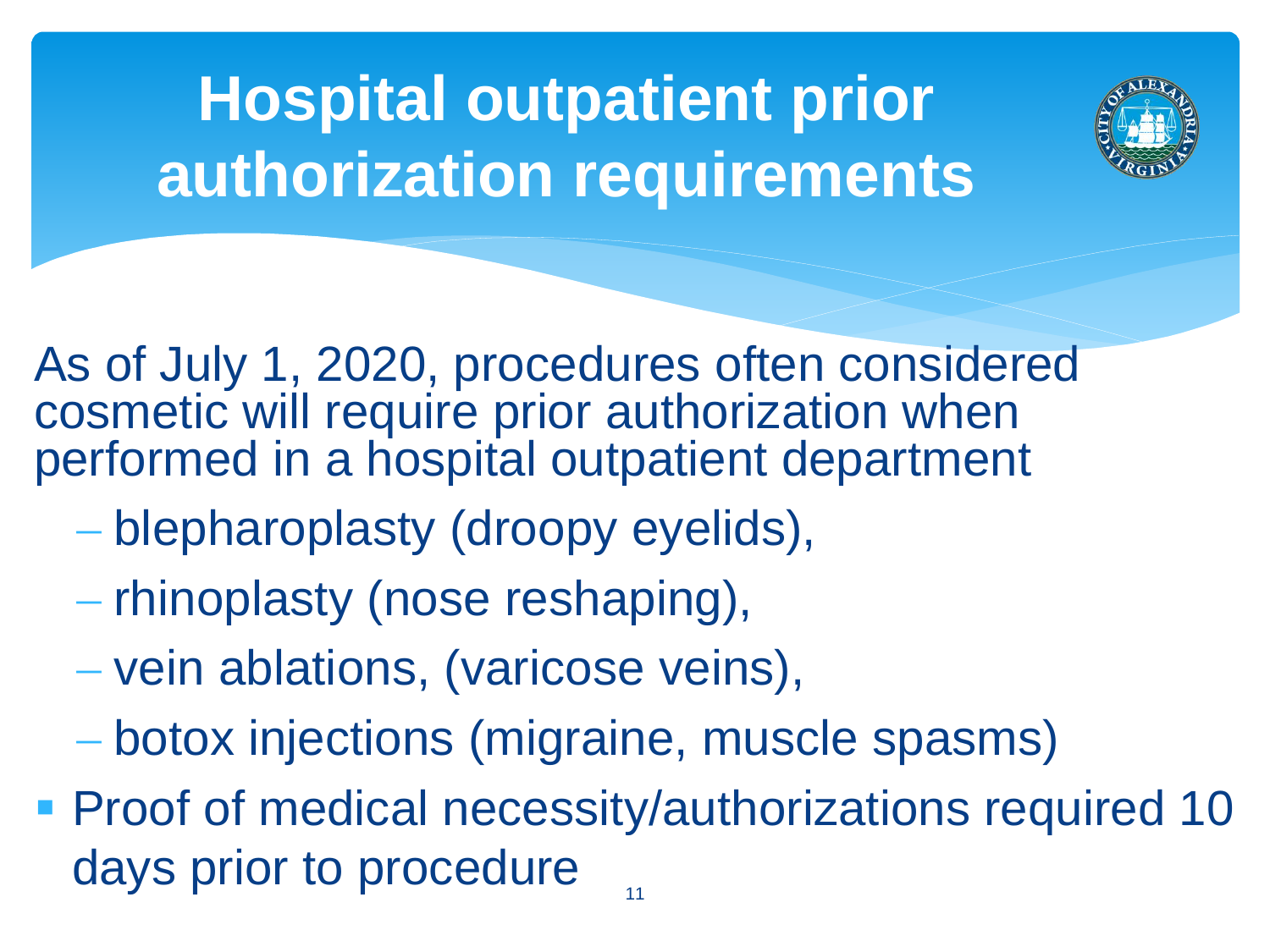## **Medicare Part B**



- Medical Insurance
- **Enroll in your Initial Enrollment Period (IEP)**
- You are eligible for a Special Enrollment Period (SEP) if you or your spouse are employed and covered by an Employer Group Health Plan
- With SEP you have 8 months to sign up for Part B without a penalty
- COBRA or ACA coverage does not count as "Current Employee" Coverage!

\*\*\*Lifetime penalty will be assessed if you don't enroll during IEP and SEP: 10% for every year you were "uninsured"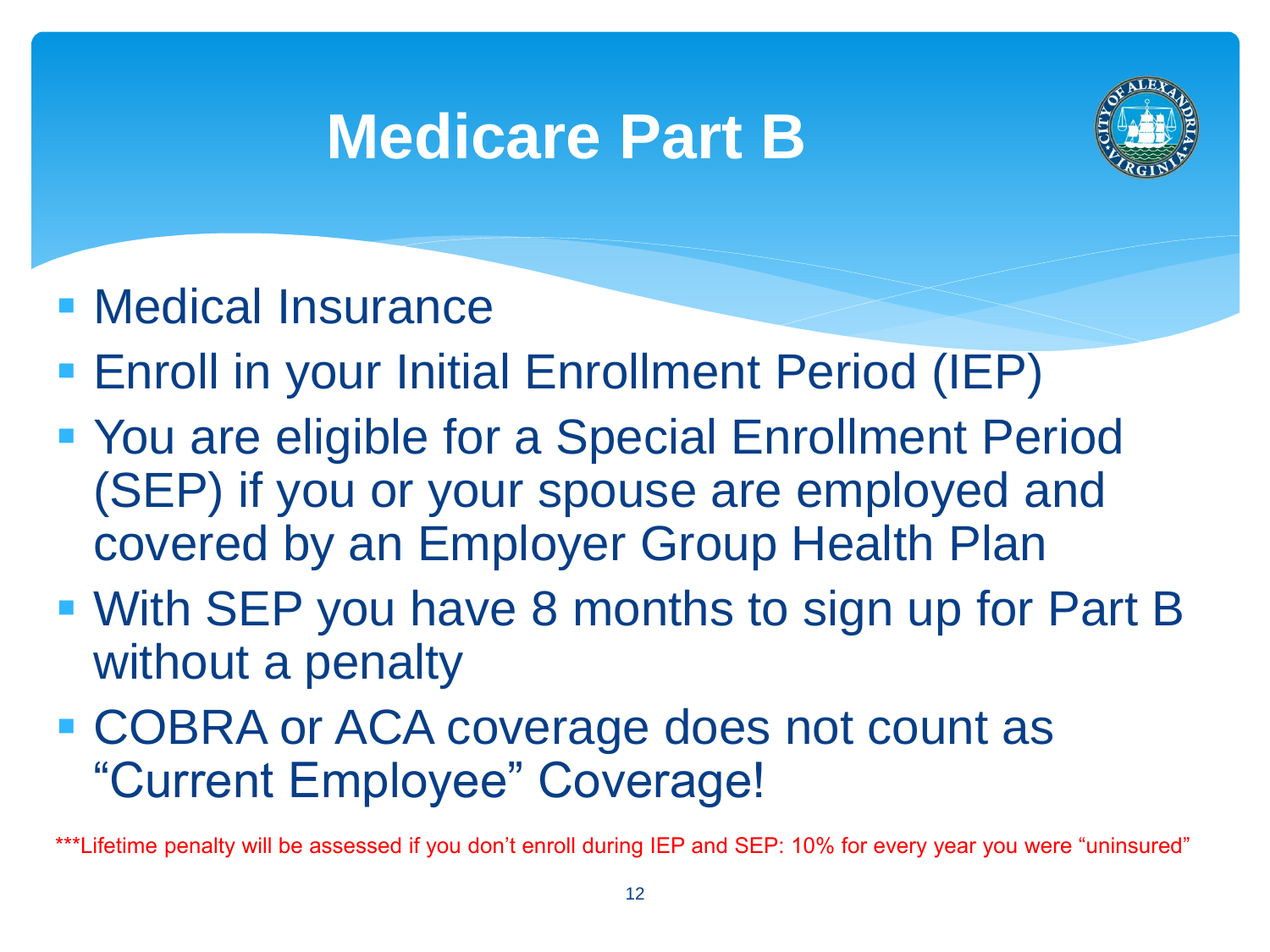## **Part B Covers**



- Doctors' services
- Outpatient medical/surgical services and supplies (Durable Medical Equipment)
- **Diagnostic tests**
- **Outpatient therapy**
- Outpatient mental health services
- Some preventive health care services
- Other medical services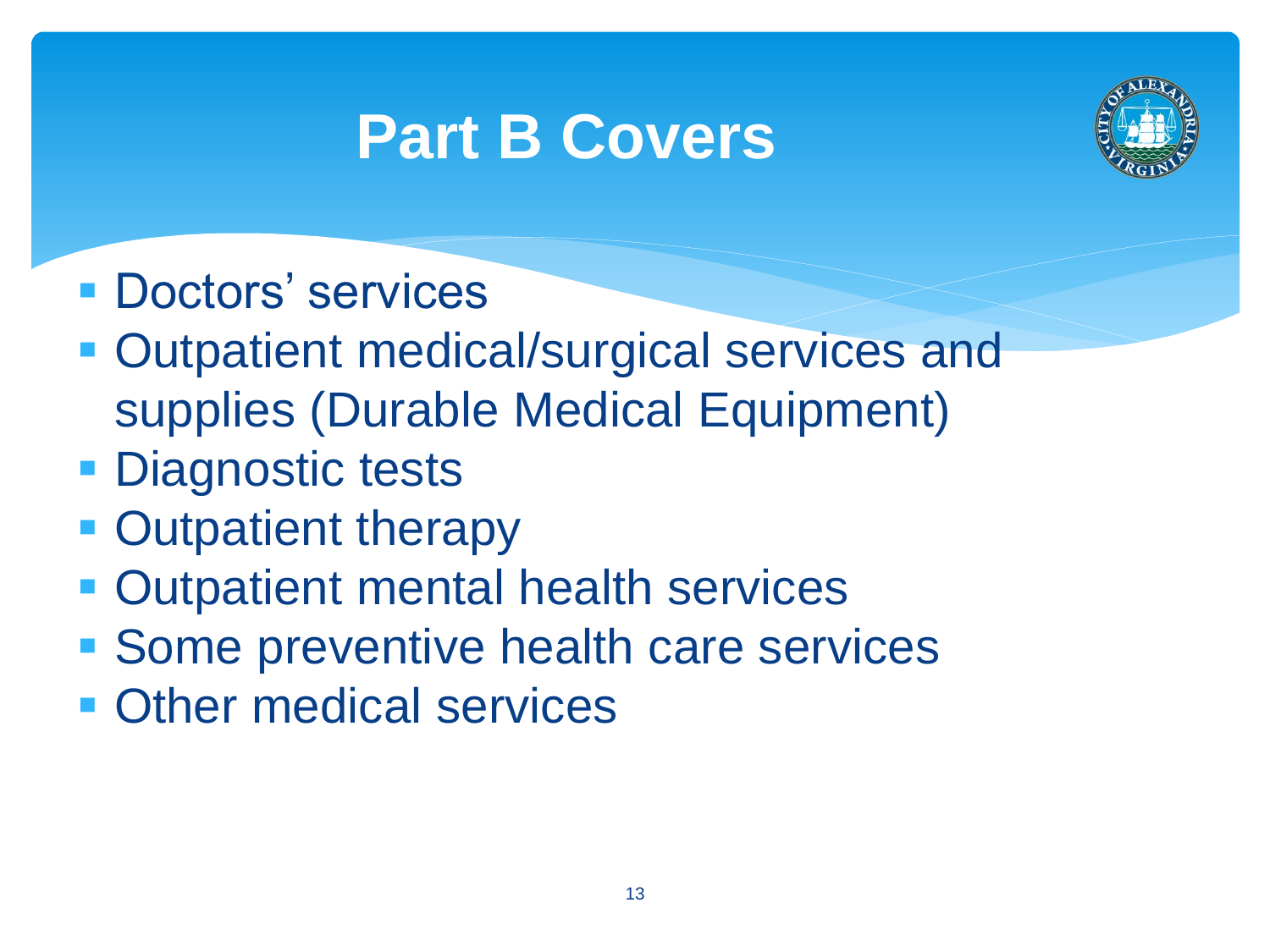# **Enrolling in Medicare Part B**

| <b>Automatic</b><br><b>Enrollment</b> for<br>Some | If you already get Social Security, Railroad<br>Retirement, or disability benefits<br>" Must opt out if you don't want to be enrolled                                                                                                  |
|---------------------------------------------------|----------------------------------------------------------------------------------------------------------------------------------------------------------------------------------------------------------------------------------------|
| Self-enrollment                                   | Initial Enrollment Period (IEP)- 7 months around<br>$65th$ birthday                                                                                                                                                                    |
| <b>General Enrollment</b><br>Period (GEP)         | <b>January 1 through March 31 each year</b><br>"Coverage effective July 1<br><b>Premium penalty</b><br>-10% for each 12-month period eligible but not<br>enrolled<br>-Paid for as long as the person has Part B<br>-Limited exceptions |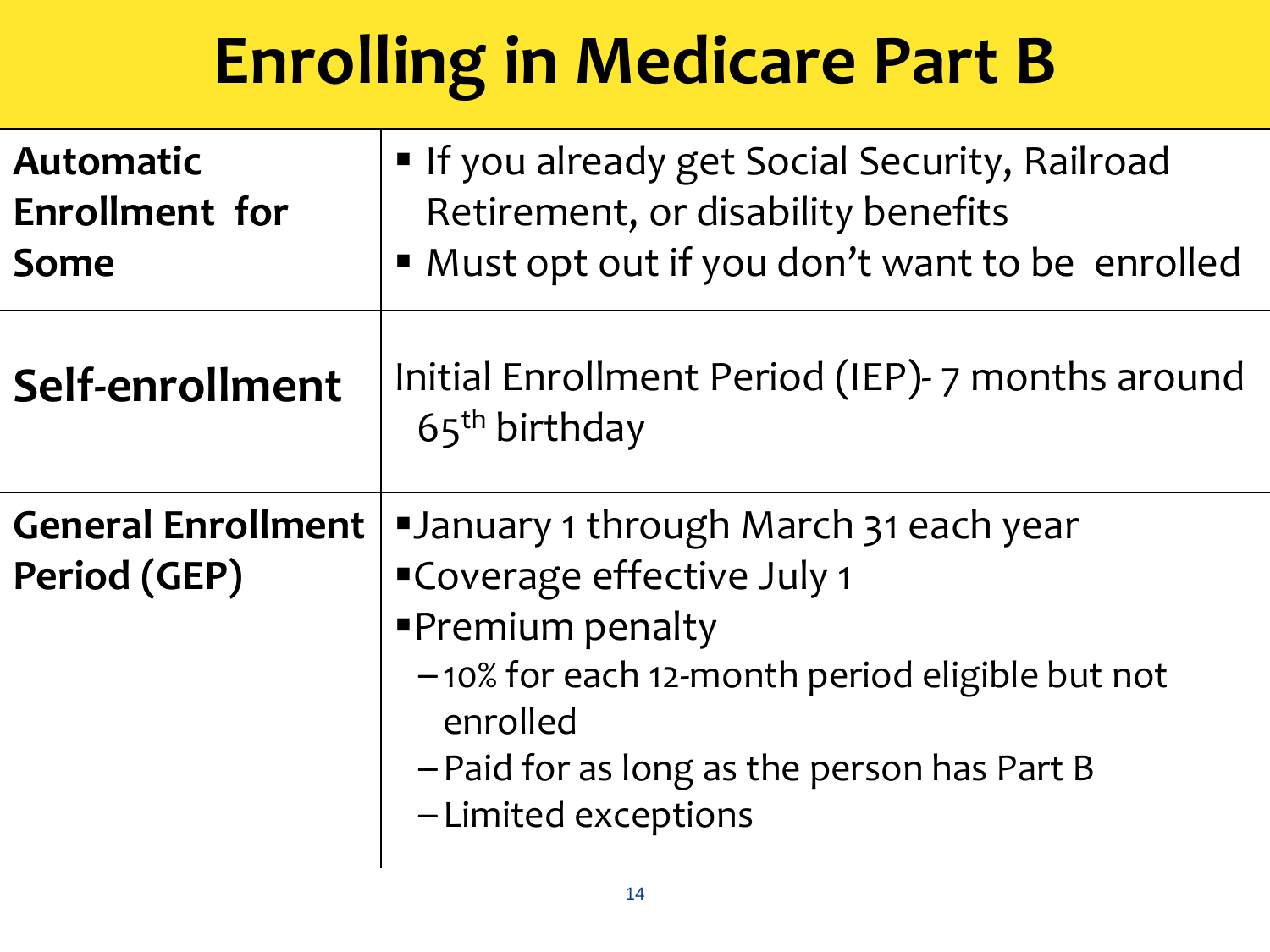#### **Medicare Part B Premium**



Premium: \$148.50 if you paid this amount out of your SSA check last year or newly enrolled \*\*\*highest premium is \$504.90 (\$500,000) single (\$750,000) married

Deductible: \$203 per year Co-insurance: 20% for most services Part B covers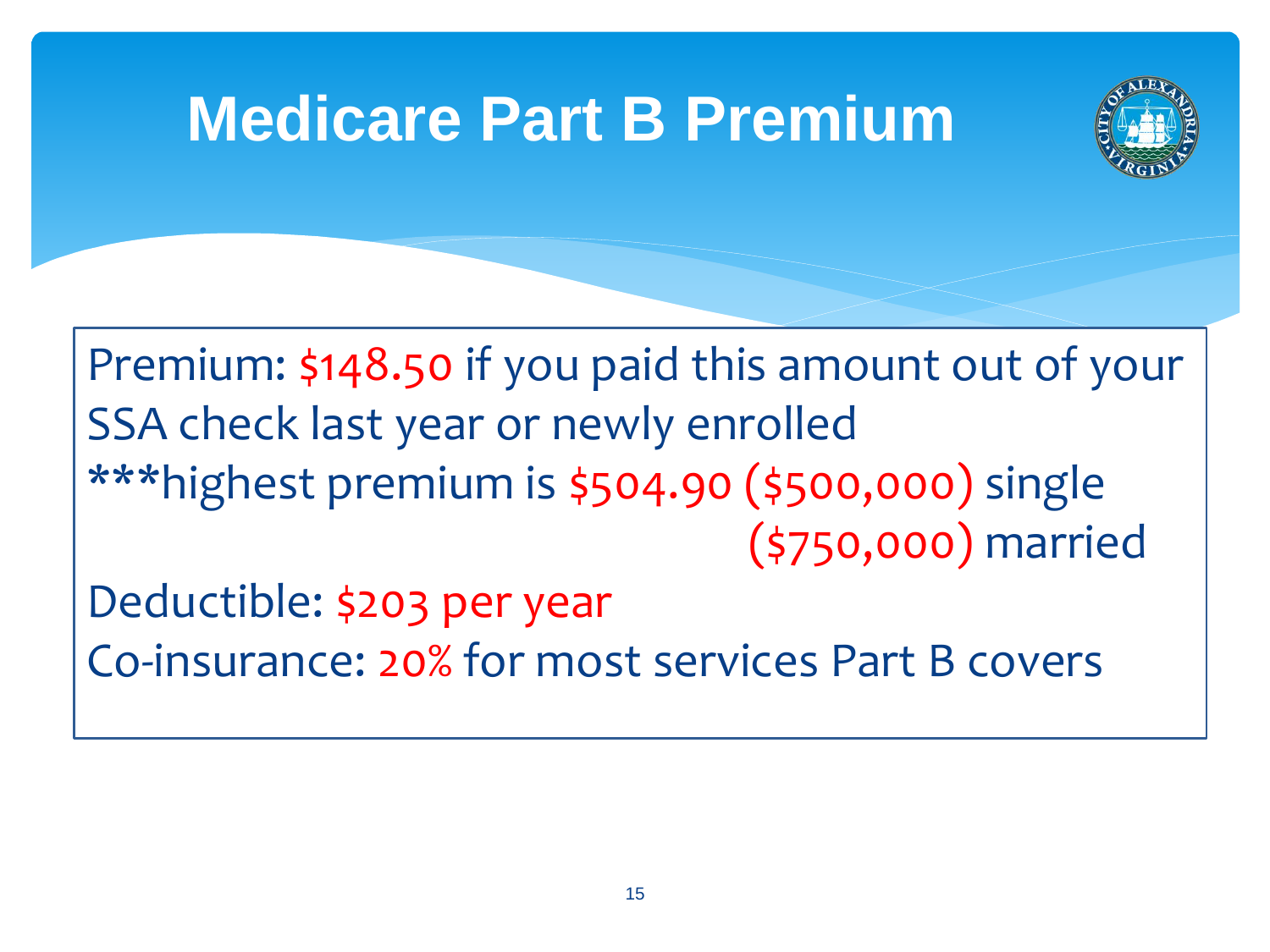### **Medicare Part B Premium**



**EXTE: Higher Part B premium for higher-income beneficiaries**

- Income related monthly adjustment amount (IRMAA) The percentage increases as income increases
- − Income is based on 2019 income reported to the IRS
- − The IRMAA premium can be deducted from a beneficiary's monthly SSA benefit
	- **EXECTE: Beneficiaries will receive a notice from SSA**
	- **.** If it is not paid, you will lose your Part B coverage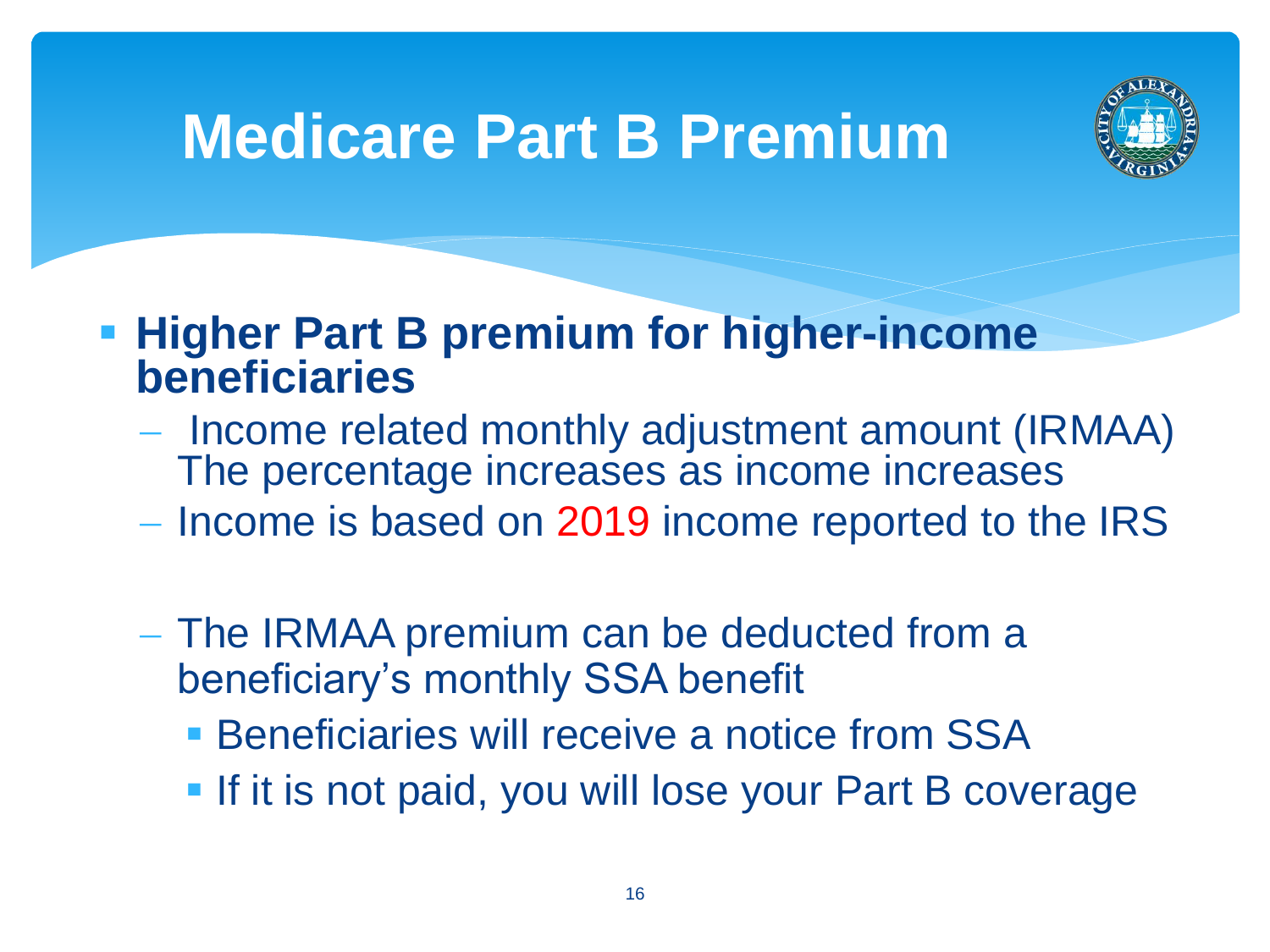# **Paying the Part B Premium**



- Deducted monthly
	- Social Security
	- Railroad retirement
	- Federal retirement payments
- **If not deducted** 
	- Billed every 3 months, or
	- Use Medicare Easy Pay

(Authorization Agreement for Preauthorized Payments form (SF-5510)

■ Contact SSA, RRB or OPM about paying premiums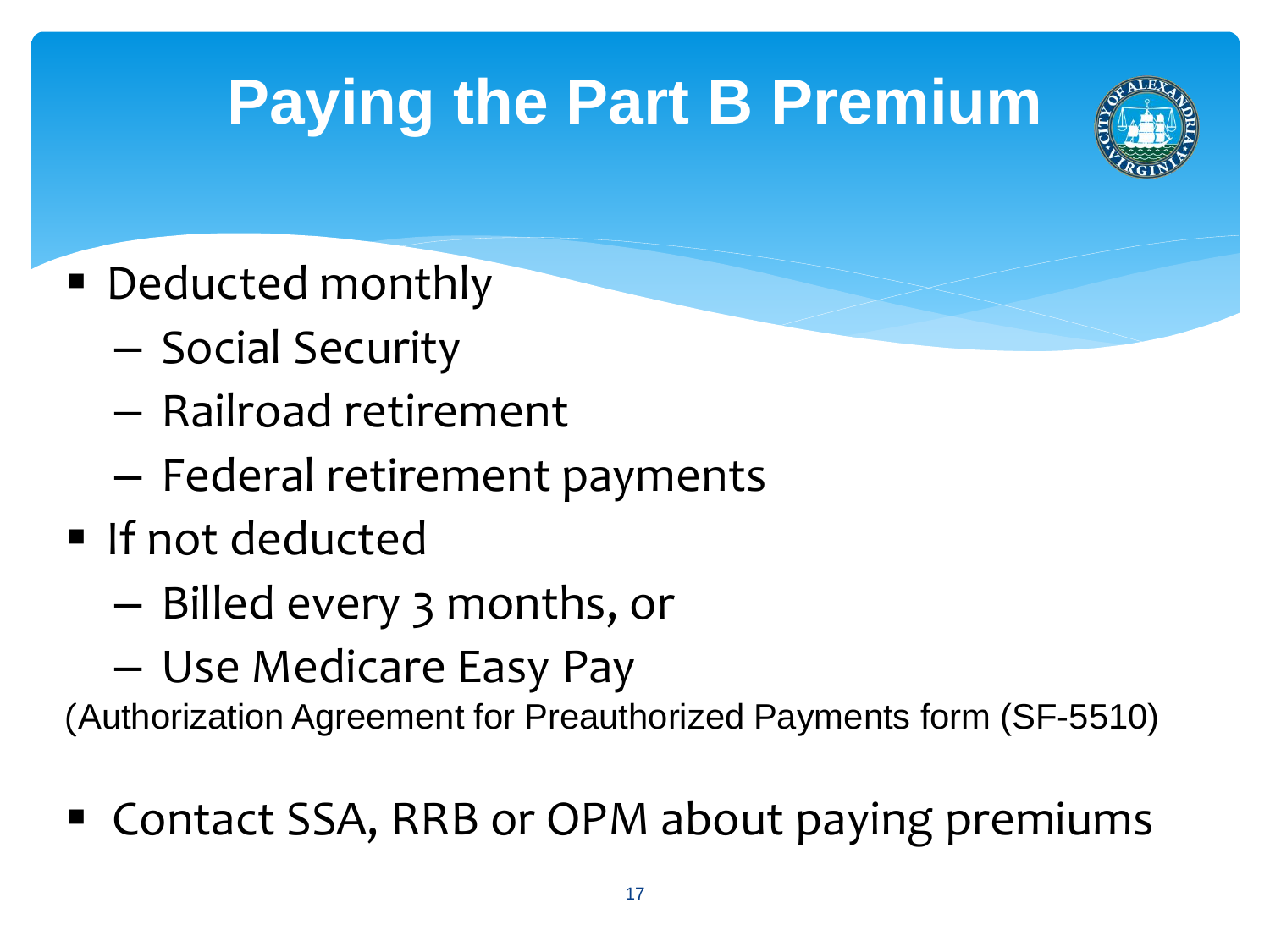## **Part B Services Costs**



- **In Original Medicare you pay** 
	- − Yearly deductible of \$203 in 2021
	- − 20% coinsurance for most services
	- − Some copayments
- Some programs may help pay these costs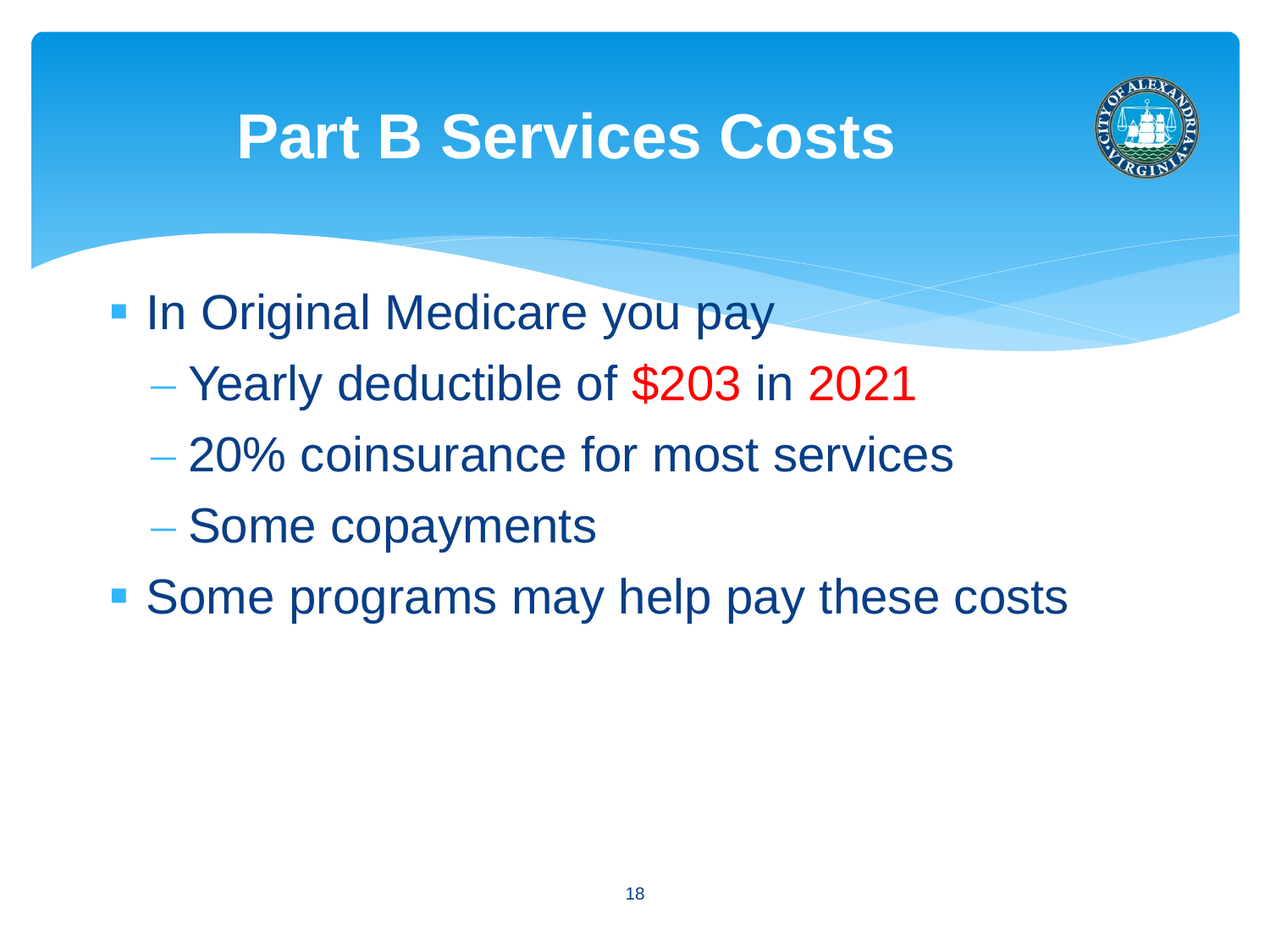#### **Part B Penalty**



- **.** If you sign up late for Medicare Part B, you will incur a late penalty, which will be added to your monthly premium, for as long as you have Part B.
- Your Part B premium will go up 10% for each full 12-month period that you could have had Part B but did not.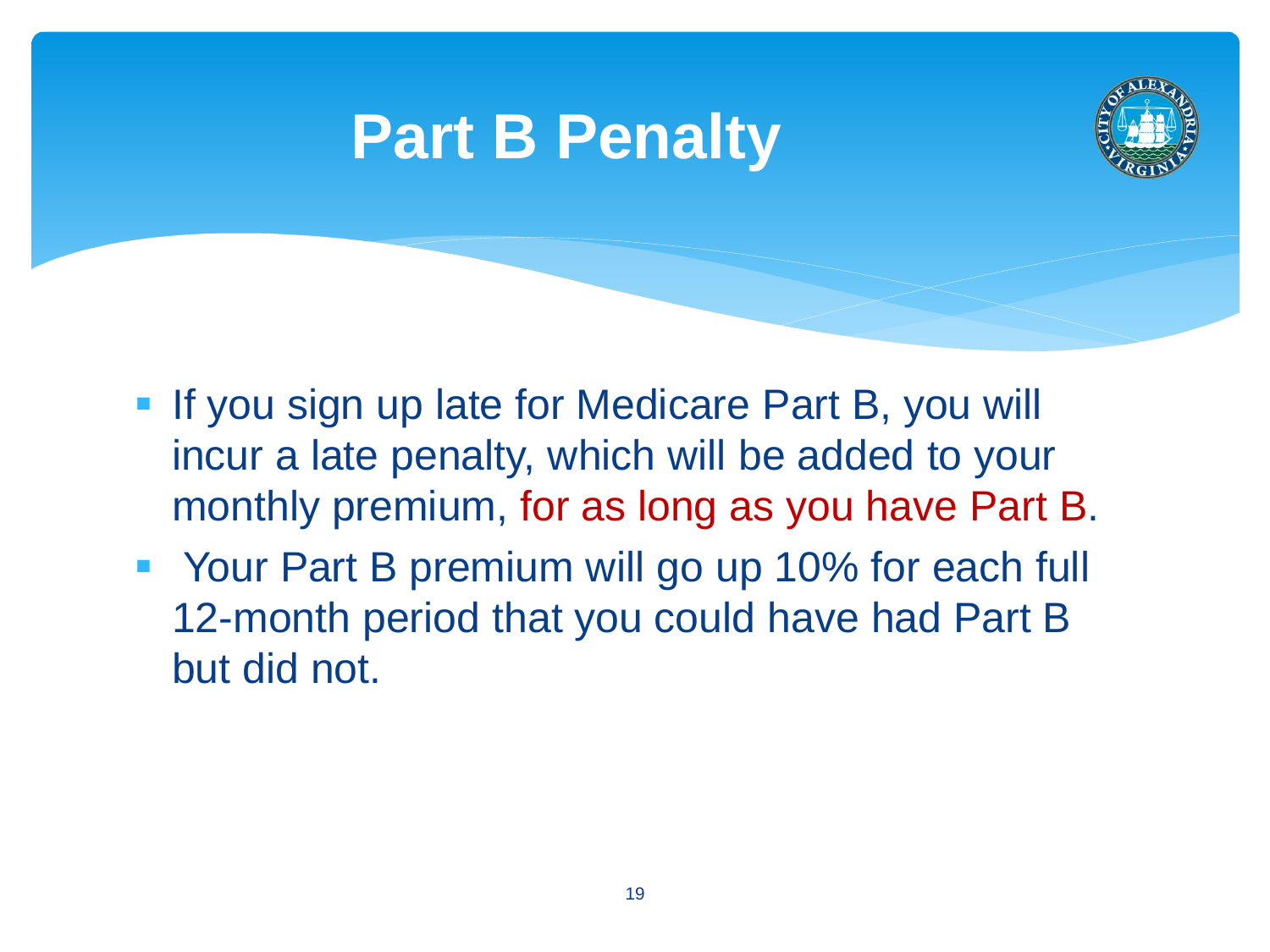## **Assignment**



**• Medicare doctors, providers and suppliers who** 

- − Accept the Medicare-approved amount
	- As full payment for covered services
	- **Only charge Medicare** deductible/coinsurance amount
- − They submit your claim to Medicare directly
- **Applies to Original Medicare Part B claims**
- We say "accepts assignment"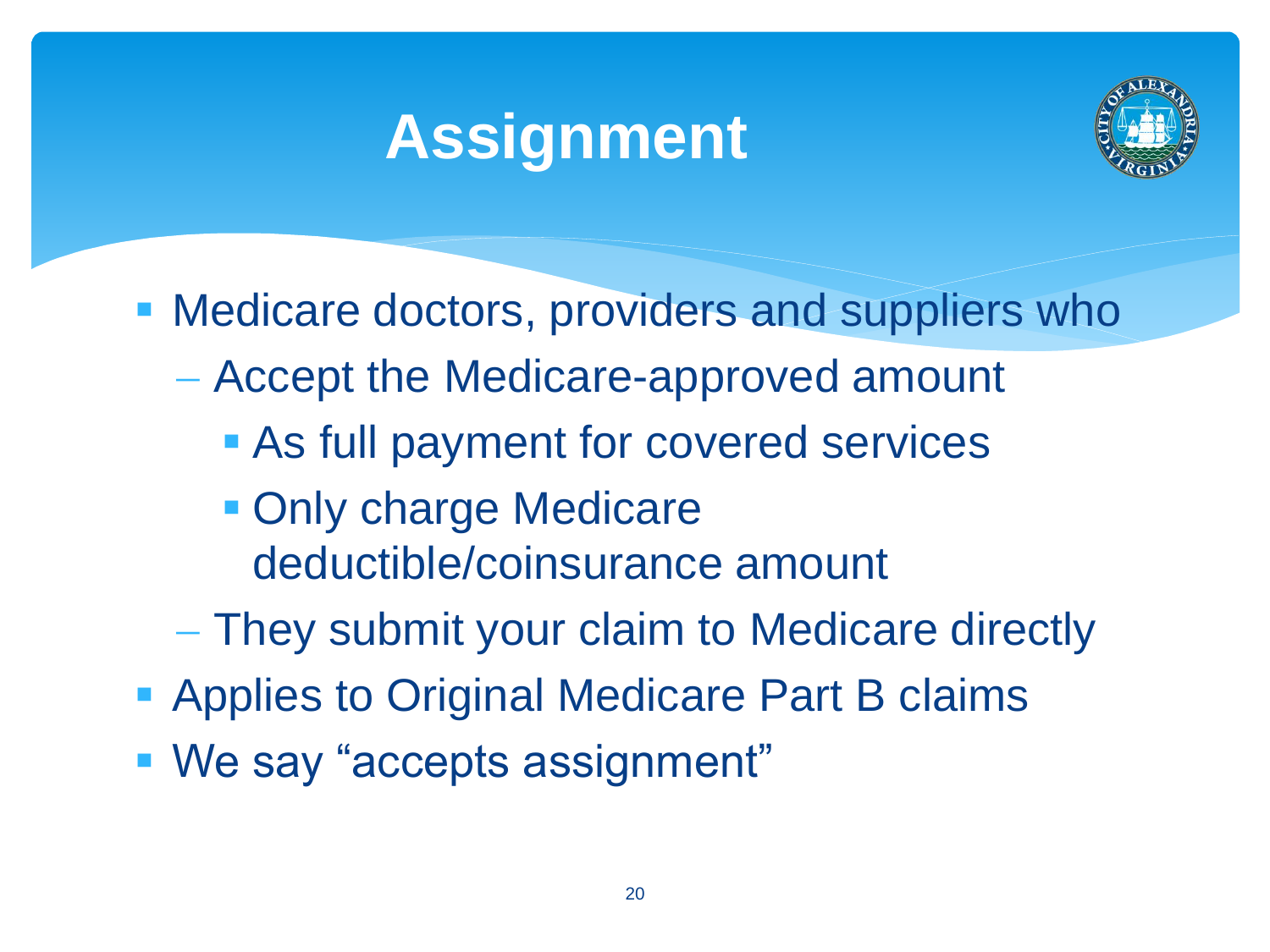# **Providers who do NOT Accept Assignment**



- May charge more than Medicare-approved amount
	- − Limit of 15% more for most services: "The limiting charge"
- May ask you to pay entire charge at time of service; you may have to submit claim to **Medicare**
- **Providers sometimes must accept assignment** 
	- − Medicare Part B-covered Rx drugs
	- − Ambulance providers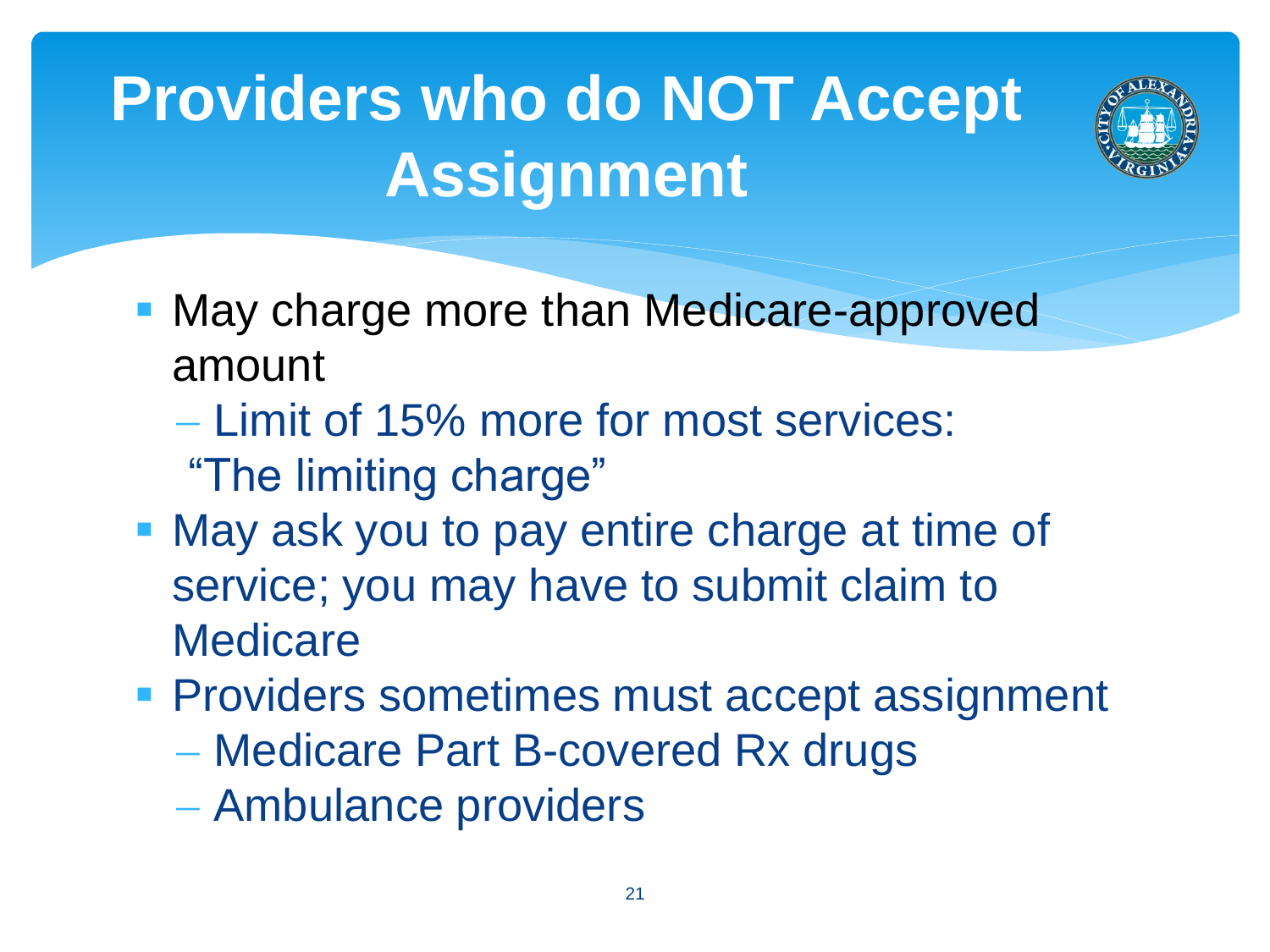### **Private Contracts**



- **Written agreement between patient and health** care provider who does not provide services to Medicare beneficiaries
- Medicare will not pay for any service from these providers - the provider cannot bill Medicare nor can you
- **.** If you have private secondary insurance, you may need to submit to Medicare and denied before submitting re-imbursement request to your private secondary insurance.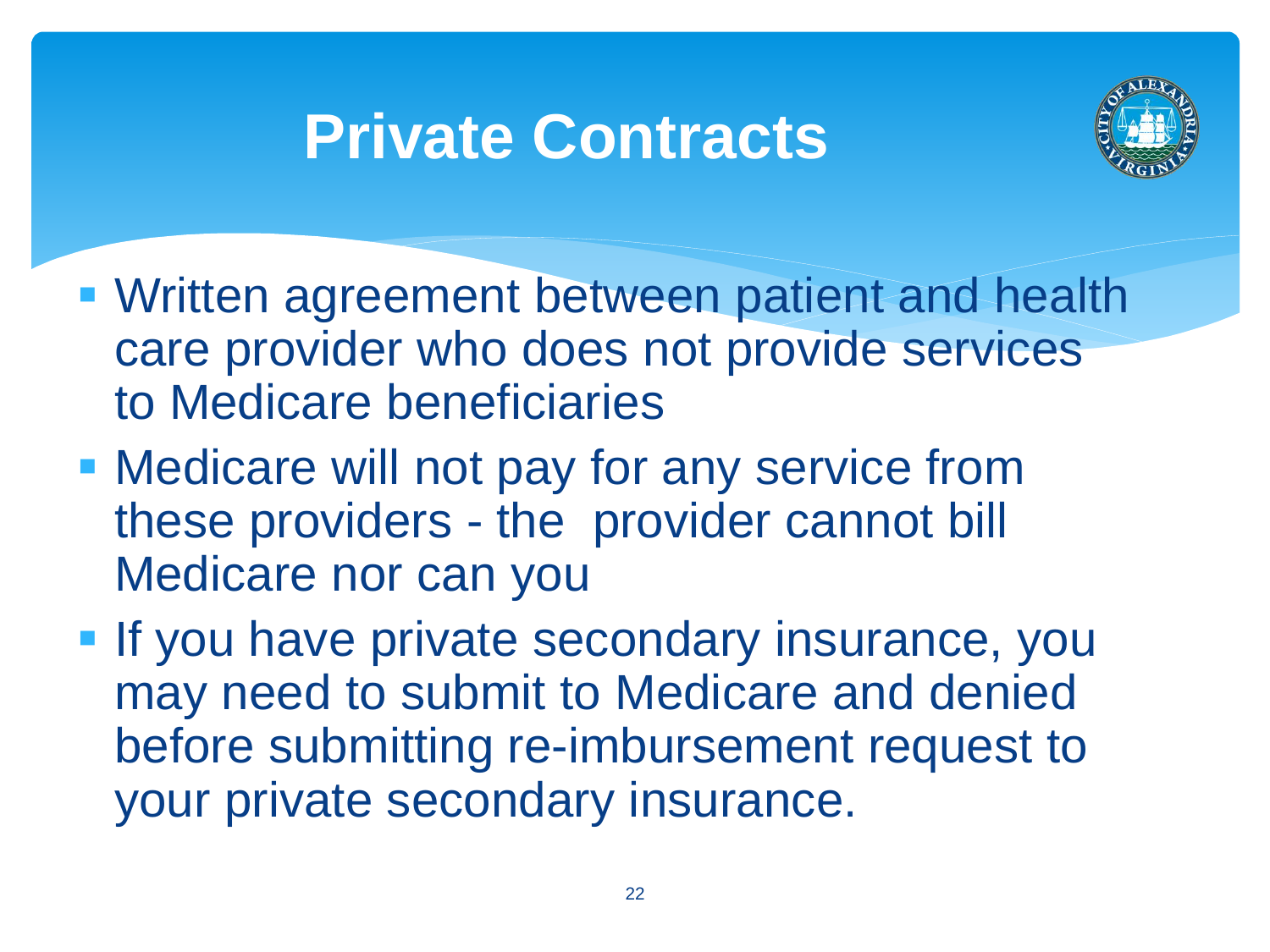

## **Medicare Coverage Exclusions**

- − Long-term care
- − Routine dental care and dentures
- − Cosmetic surgery
- −Acupuncture
	- some exceptions
	- Chronic pain as defined by CMS
	- 12 session in a 90- day period with the possibility of 8 additional sessions annually
- − Hearing exams and hearing aids
- −Vision exams and eye glasses

\*\*\*Medicare will cover cataract surgery, if it's medically necessary and corrective lenses after surgery.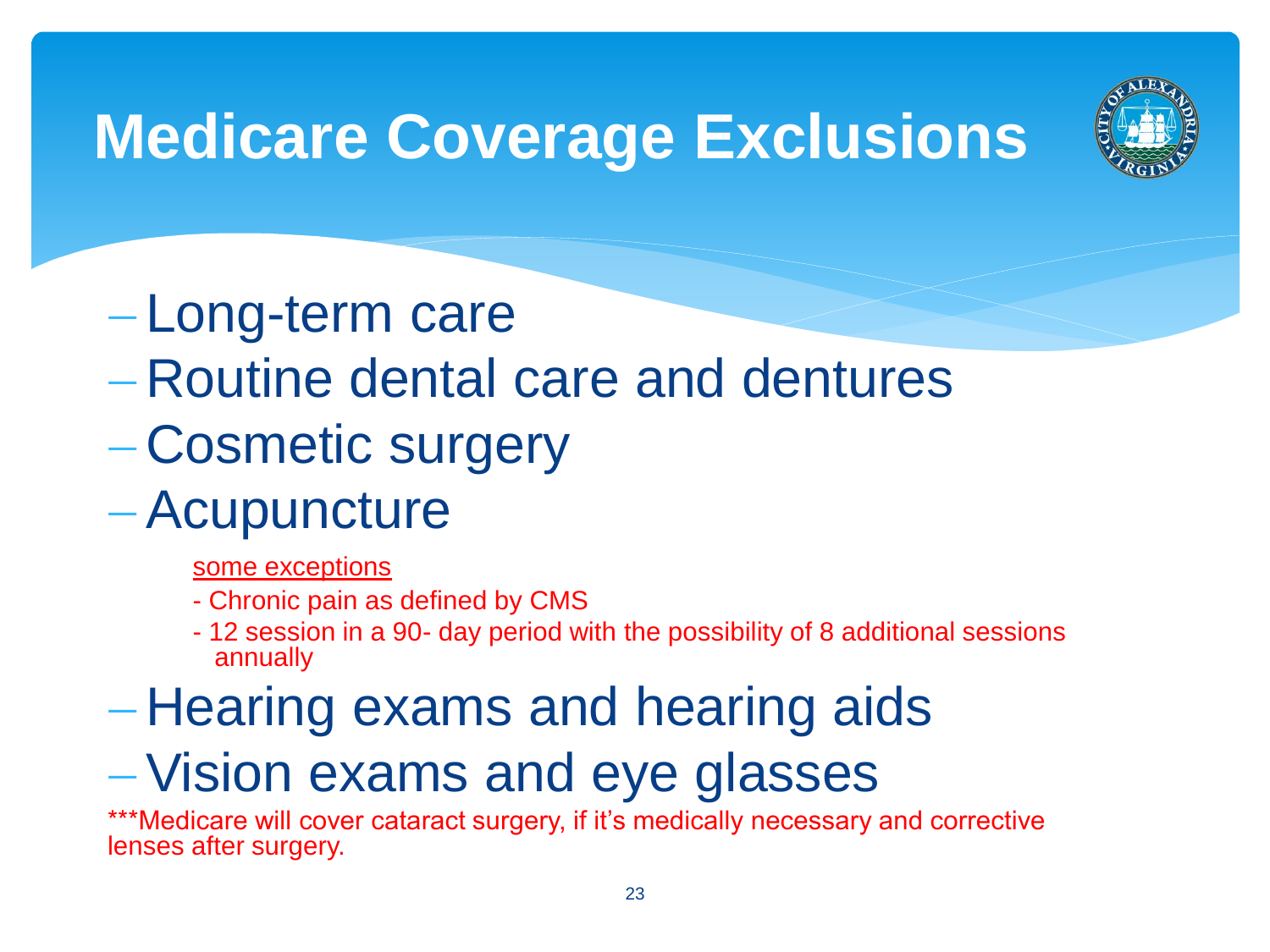# **Medigap**



- **Medigap (Medicare Supplement Insurance)** 
	- − Private health insurance for individuals
	- − Covers the 20% coinsurance
- 10 Standardized plans- Identified by letters (Plan A, Plan B, etc.) (see page 71 "Medicare & You")
- **EXCOSTS vary by company**
- Does not work with Medicare Advantage
- You pay a monthly premium in addition to Part B premium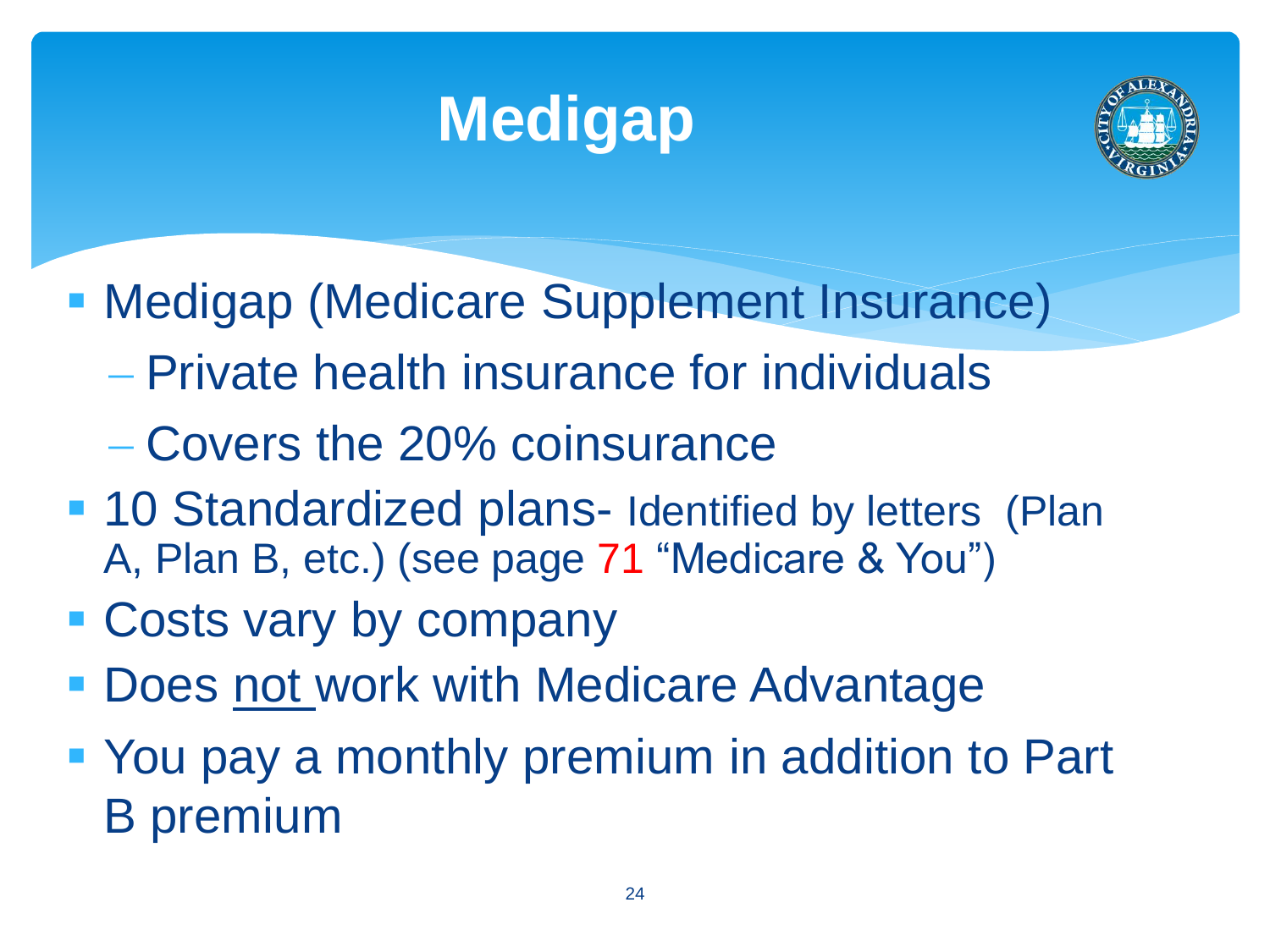#### Medigap Policies



#### **What Medigap Plans Cover**

#### Note: A Check  $\checkmark$  means 100% of the benefit in paid.

|                                                                                                        |              |              |              |                |              | <b>Plans Available to All Applicants</b> |              |                                     | $\mathbf{C}$ |                |
|--------------------------------------------------------------------------------------------------------|--------------|--------------|--------------|----------------|--------------|------------------------------------------|--------------|-------------------------------------|--------------|----------------|
| <b>Medigap Benefits</b>                                                                                | $\mathbf{A}$ | в            | D            | G <sup>1</sup> | К            | г                                        | <b>M</b>     | $\overline{\mathbf{N}}$             |              | E <sup>1</sup> |
|                                                                                                        |              |              |              |                |              |                                          |              |                                     |              |                |
| <b>Medicare Part A</b><br>Coinsurance and<br>Medigap Coverage<br>for hospital benefits                 | $\checkmark$ | $\checkmark$ | $\checkmark$ | $\checkmark$   | $\checkmark$ | $\checkmark$                             | $\checkmark$ | ✓                                   | $\checkmark$ | $\checkmark$   |
| <b>Medicare Part B</b><br>Coinsurance and<br>Copayment                                                 | $\checkmark$ | $\checkmark$ | $\checkmark$ | ✓              | 50%          | 75%                                      | $\checkmark$ | $\checkmark$<br>copays<br>apply $3$ | ✓            |                |
| <b>Blood (first three</b><br>pints)                                                                    | $\checkmark$ | $\checkmark$ | $\checkmark$ | $\checkmark$   | 50%          | 75%                                      | $\checkmark$ | $\checkmark$                        | $\checkmark$ |                |
| Part A Hospice Care<br>Coinsurance or<br>Copayment                                                     | $\checkmark$ | $\checkmark$ | $\checkmark$ | $\checkmark$   | 50%          | 75%                                      | $\checkmark$ | $\checkmark$                        | $\checkmark$ | $\checkmark$   |
| <b>Skilled Nursing</b><br><b>Facility Coinsurance</b>                                                  |              |              | $\checkmark$ | $\checkmark$   | 50%          | 75%                                      | $\checkmark$ | $\checkmark$                        | $\checkmark$ | $\checkmark$   |
| <b>Medicare Part A</b><br>Deductible                                                                   |              | $\checkmark$ | $\checkmark$ | $\checkmark$   | 50%          | 75%                                      | 50%          | $\checkmark$                        | $\checkmark$ | $\checkmark$   |
| <b>Medicare Part B</b><br>Deductible                                                                   |              |              |              |                |              |                                          |              |                                     | $\checkmark$ |                |
| <b>Medicare Part B</b><br><b>Excess Charges</b>                                                        |              |              |              | $\checkmark$   |              |                                          |              |                                     |              | ✓              |
| <b>Foreign Travel</b><br>Emergency (up to plan<br>limits - \$50,000) Separate<br>deductible \$250/year |              |              | 80%          | 80%            |              |                                          | 80%          | 80%                                 | 80%          | 80%            |
| 2021 Out of Pocket<br>Limits                                                                           |              |              |              |                | 256220       | 253110                                   |              |                                     |              |                |

#### **Medicare first eligible before 2020 only**

<sup>1</sup> Plans F and G also offer a high-deductible plan in some states. With this option, you must pay for Medicarecovered costs (coinsurance, copayments, and deductibles) up to the deductible amount of \$2,340 in 2020 before your policy pays anything.

² Plans K and L, after you meet your out-of-pocket yearly limit and your yearly Part B deductible (\$203 in 2021), the Medigap plan pays 100% of covered services for the rest of the calendar year.

<sup>3</sup> Plan N pays 100% of the Part B coinsurance. You must pay a copayment of up to \$20 for some office visits and up to a \$50 copayment for emergency room visits that don't result in an inpatient admission.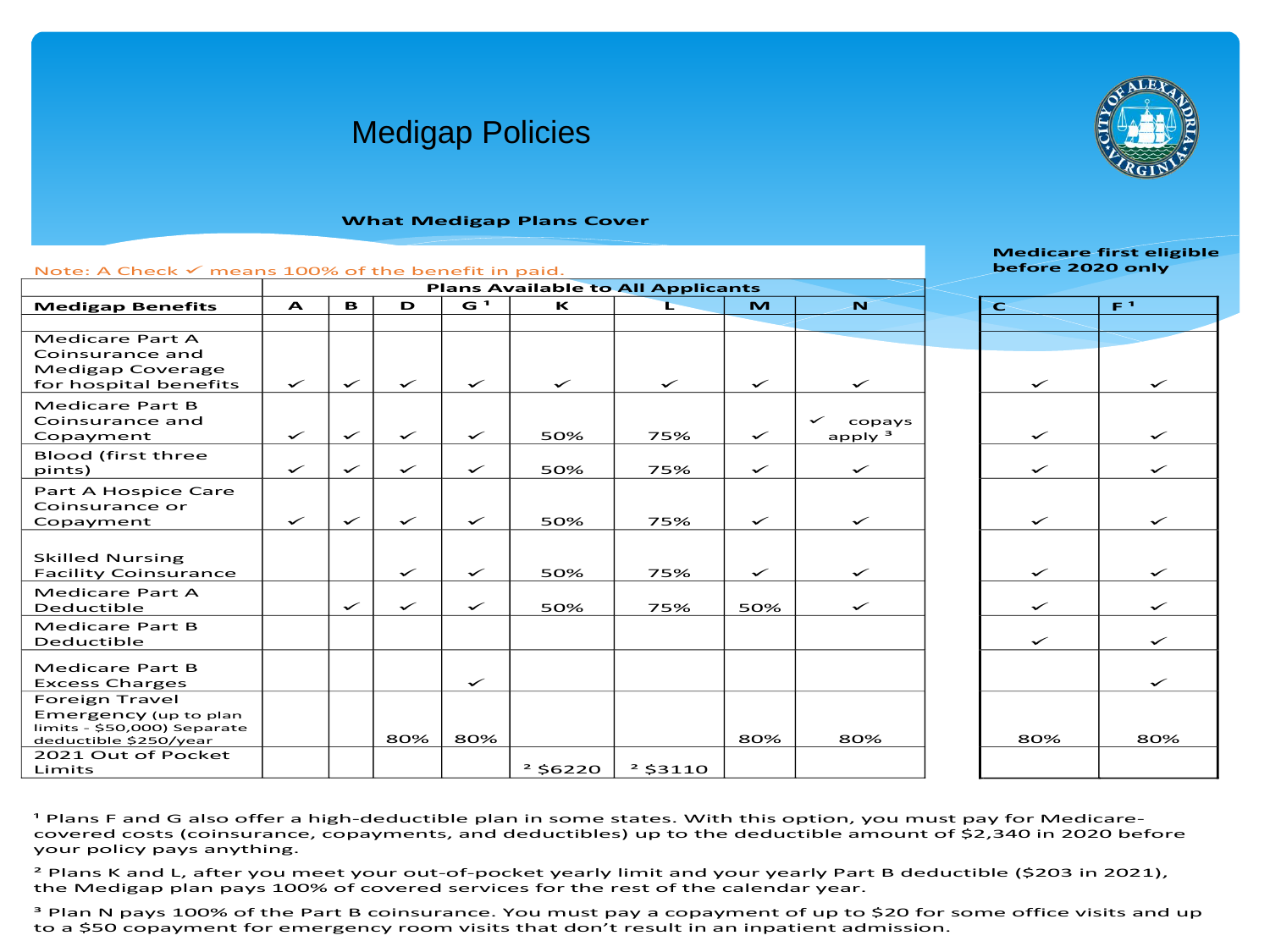**When Is the Best Time to Buy a Medigap Policy?**



- − Your Medigap **Guaranteed Issuance Period**  begins the month you're 65 AND enrolled in Part A & B
	- You have protections companies MUST sell you a plan if in your Guaranteed Issue Period, which starts once you've turned 65 or enroll in Part B and lasts 6 months
	- You can also buy a Medigap policy whenever a company agrees to sell you one but there may be restrictions or underwriting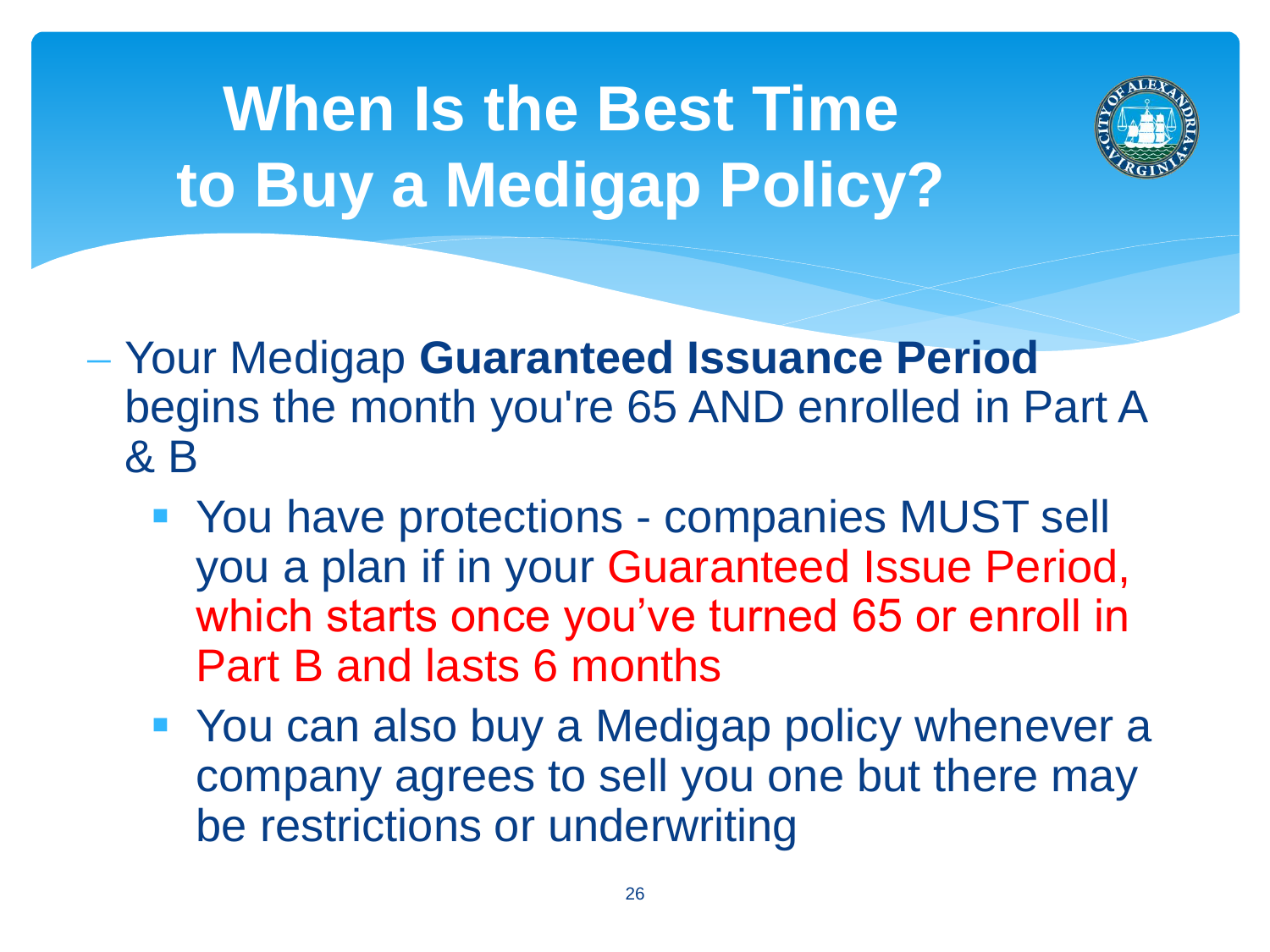# **Medigap/Supplement Enrollment Exceptions**



- You have 30 days to decide if you want to keep the Medigap policy, known as "free look period."
- You can change Medigap/Supplement policies if coverage in your area is no longer offered or policy/plan is discontinued.
- You signed up for a Medicare Advantage plan for the first time, and within 12 months, decide you want to drop the MA plan and buy a Medicare Supplement policy instead.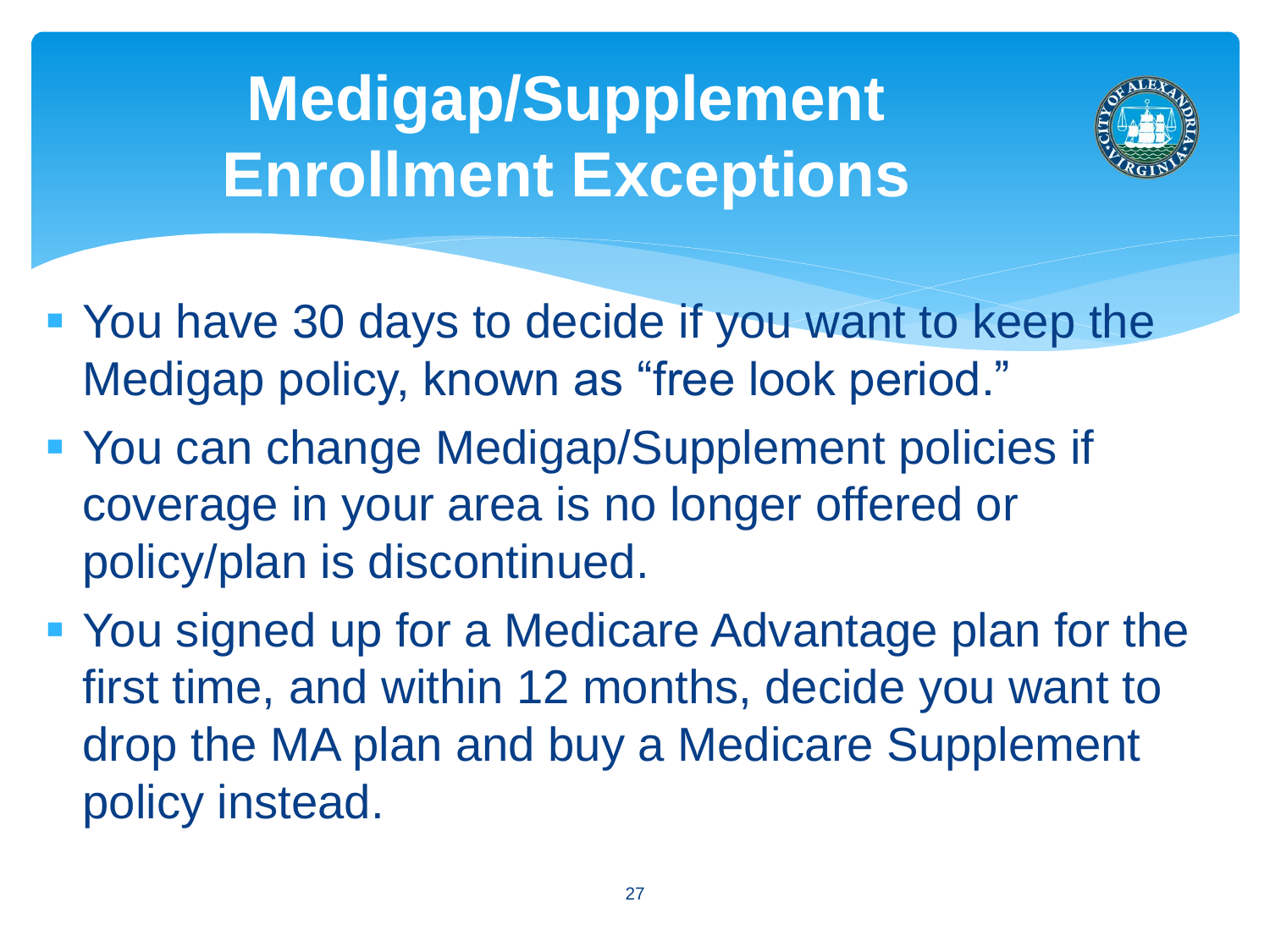## **Medigap for under 65**



- **Medigap is now available for those who have Medicare** under age 65
- **EXA** Beneficiaries have a new six-month open enrollment period to purchase any of the standardized Medigap plans.
- **When Medicare beneficiaries due to disability turn 65, they** have the same options to purchase a Medigap plan as everyone else and wider options for Medigap policies and premiums.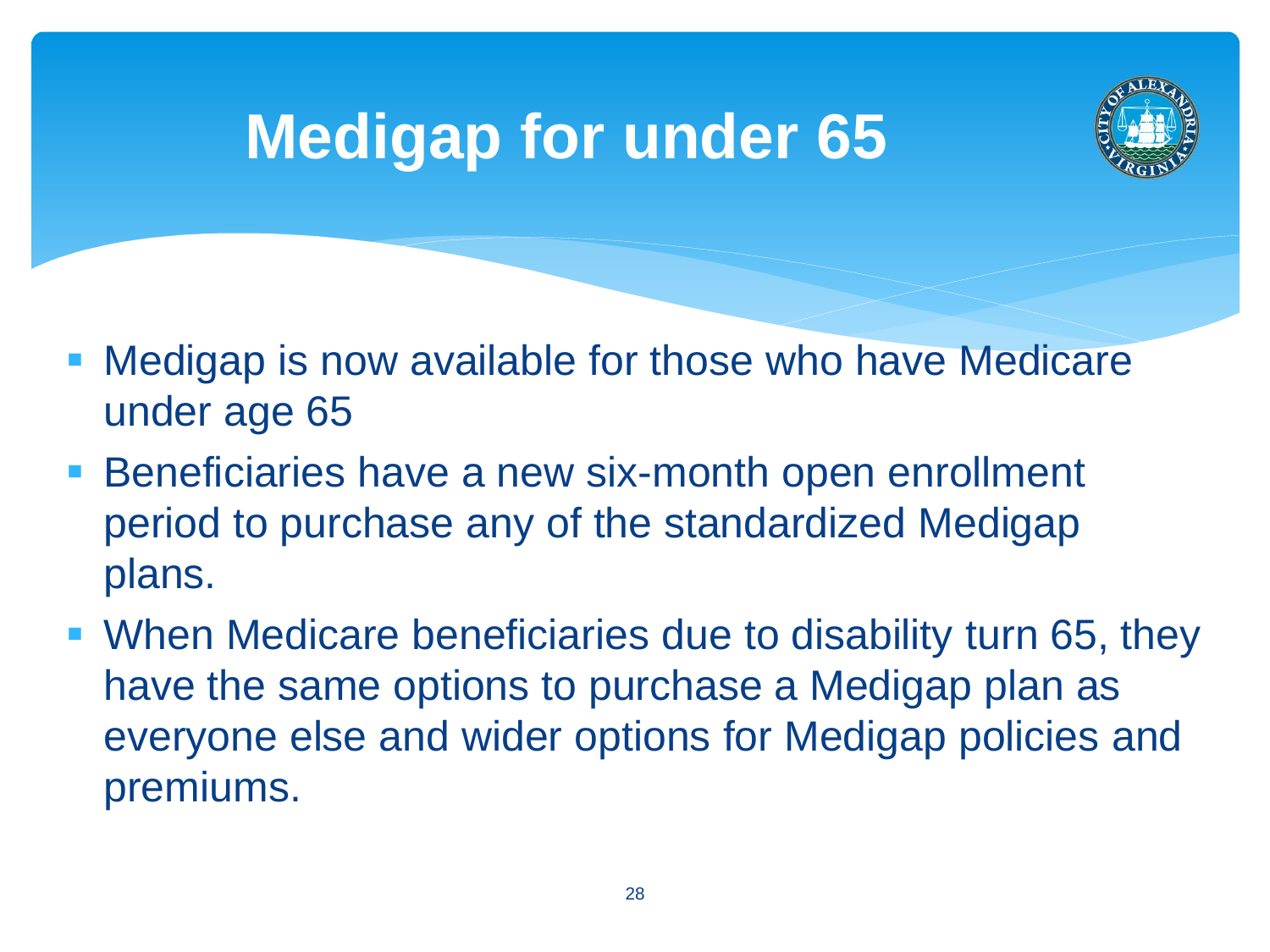## **Medicare Part C Plans "Advantage (MA) Plans"**



■ You get Medicare-covered services through the plan − All Part A and Part B covered services

- − Some plans may provide additional benefits
- Run by private companies but part of Medicare
- You must pay your Part B premium and most plans charge you a monthly premium
- Most plans charge a co-payment and may have deductibles
- **Most plans include prescription drug coverage**
- May have to go to network healthcare providers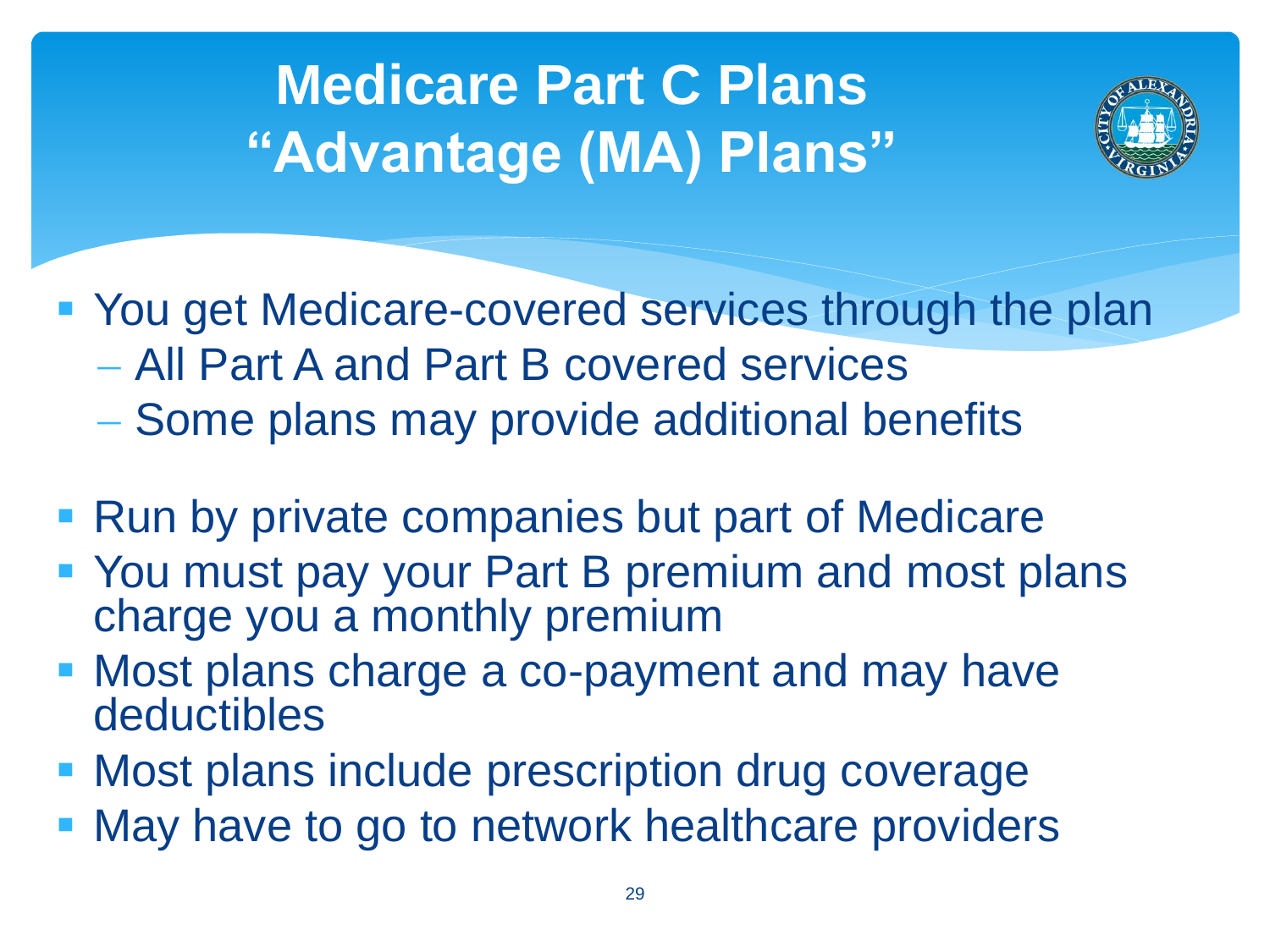



- You are still in the Medicare program
- You still have Medicare rights and protections
- You still get regular Medicare-covered services
- You may get extra benefits such as: vision, hearing, or dental care
- Plans have ratings up to 5 stars
- **Benefits and cost-sharing may be different than in** Original Medicare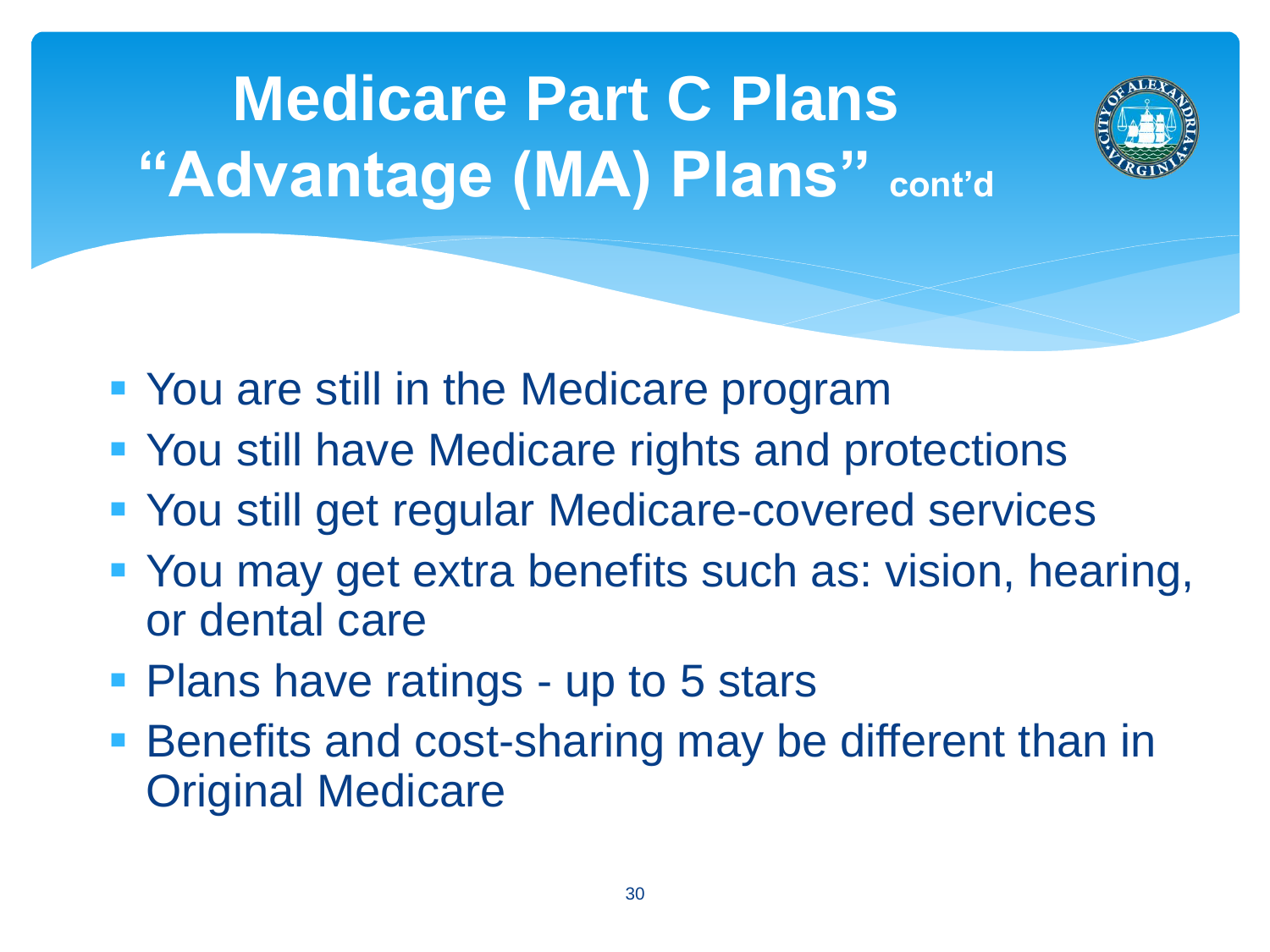**Medicare Part C Plans "Advantage (MA) Plans" cont'd**



- **Health Maintenance Organization (HMO)**
- Preferred Provider Organization (PPO)
- **Private Fee-for-Service (PFFS)**
- Special Needs Plan (SNP)
- You must live in plan's service area
- You must have Medicare Part A **and** Part B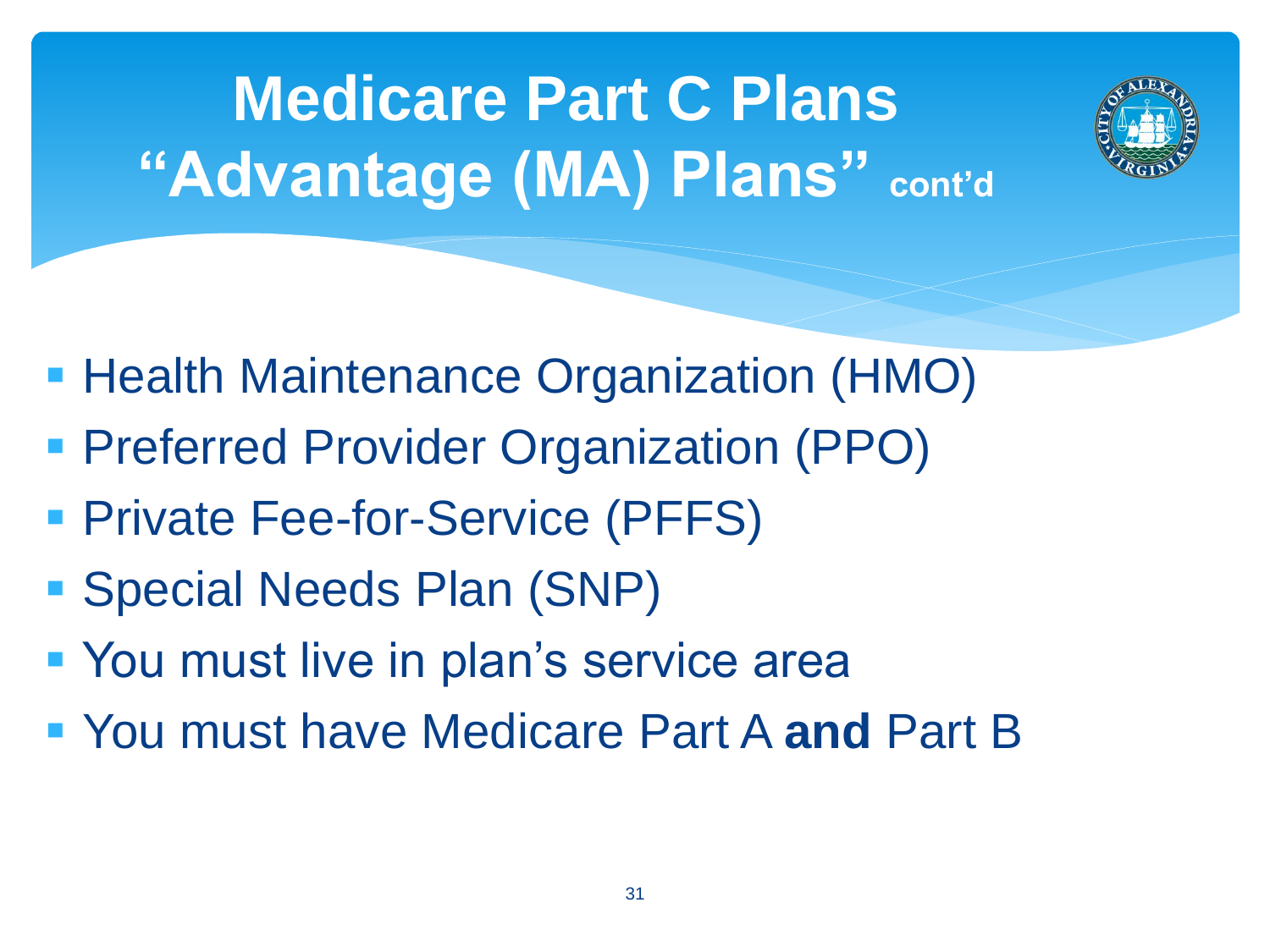# **Medicare Advantage Supplemental Benefits**



MA plans may offer supplemental benefits if "primarily" health related."

- **Diagnose, prevent, or treat an illness or injury**
- Compensate for a physical impairment, or act to ameliorate the functional or psychological impact of injuries
- Reduce emergency and health care utilization

Supplemental benefits must be medically appropriate and recommended by a licensed provider as part of a larger care plan.

\*\*\*Not everyone will be eligible for all benefits advertised\*\*\*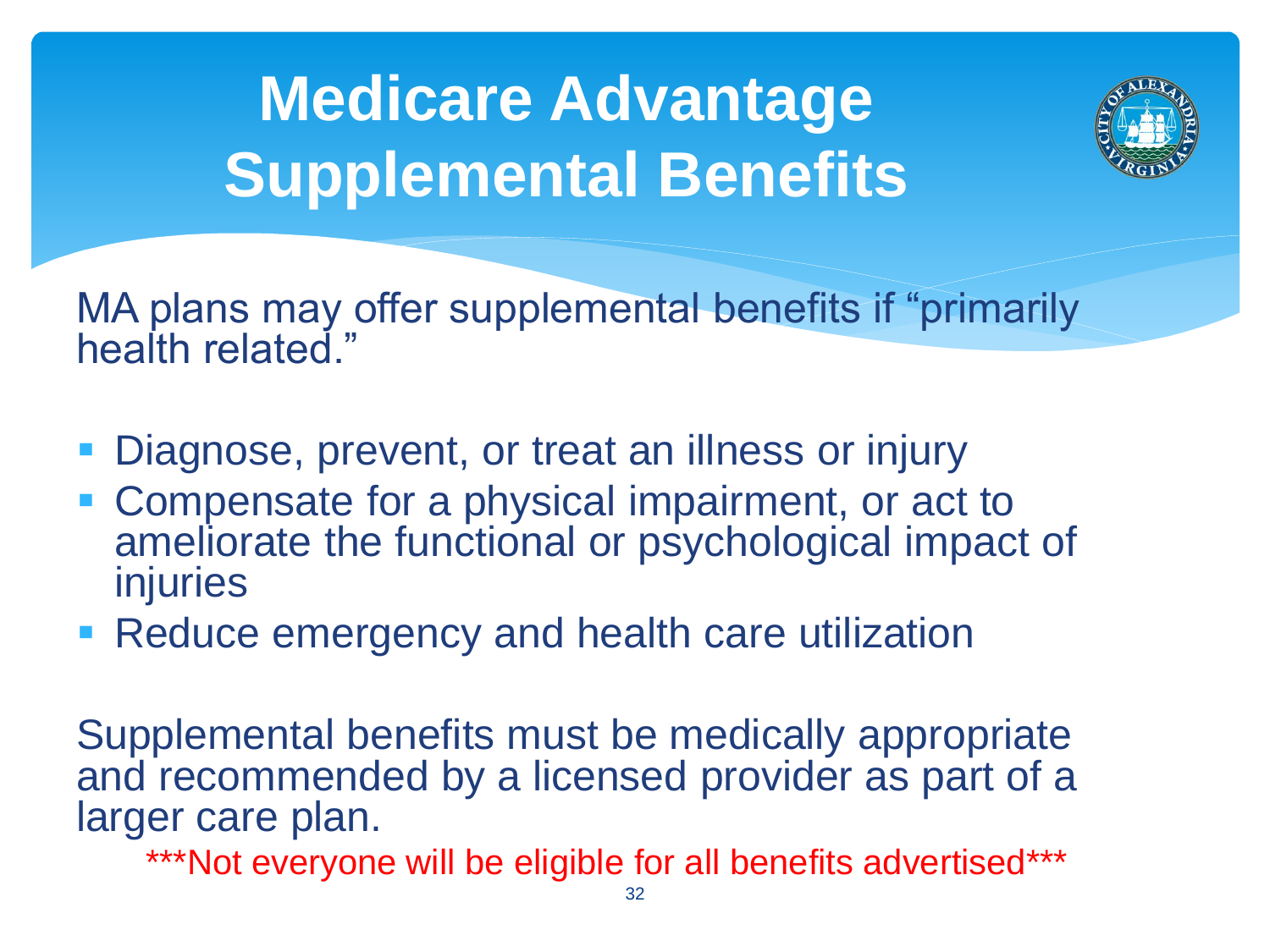## **Joining or Switching Medicare Advantage plans**



| Initial Enrollment Period (IEP)          | 7 months period<br>Starts 3 months before month of eligibility<br>End 3 months after you turn 65                                                                                                                                |
|------------------------------------------|---------------------------------------------------------------------------------------------------------------------------------------------------------------------------------------------------------------------------------|
| Annual Election Period (Open Enrollment) | October 15 – December 7<br>Coverage begins the 1 <sup>st</sup> of the following year                                                                                                                                            |
| Medicare Advantage Open Enrollment       | January 1 to March 31 <sup>st</sup><br>If you're in a MA Plan, you may switch to<br>another MA plan (with or without drugs)<br>Disenroll from a MA plan, return to<br>Original Medicare. If you do, you can join<br>a drug plan |
| Special Enrollment Periods (SEP)         | You permanently move and cannot stay in<br>the plan<br>You lose current employer coverage<br>Other special circumstances or life events                                                                                         |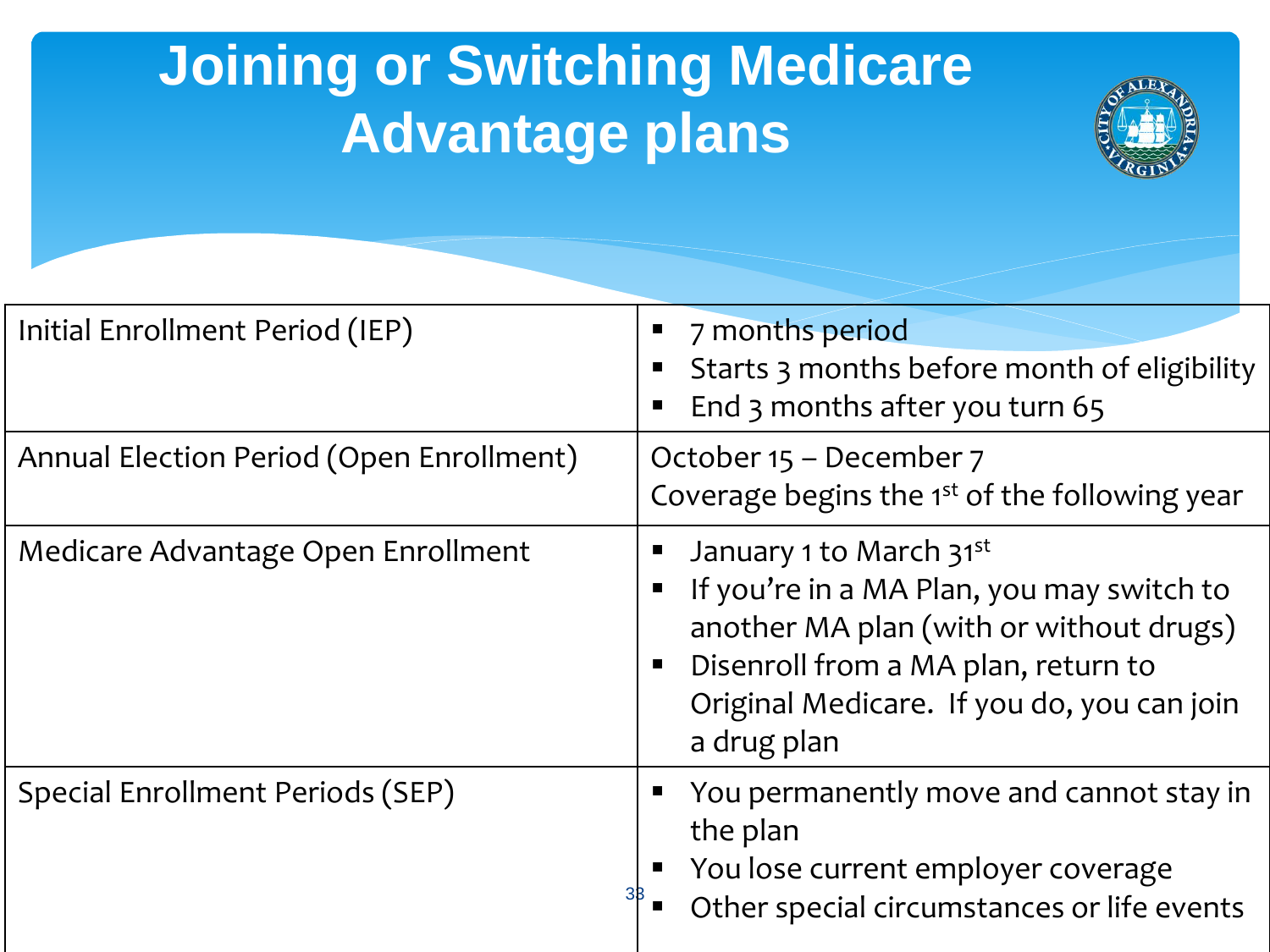# **Medicare Advantage Open Enrollment Period**



- Open enrollment period January 1 to March 31<sup>st</sup>
- Coverage begins the 1<sup>st</sup> of the following month.
- You MUST be in a Medicare Advantage (MA) plan on January 1st

#### You can:

- Switch Medicare Advantage plans
- Leave Medicare Advantage to join Original Medicare
- Add Part D if you return to Original Medicare

#### You cannot:

- Switch from Original Medicare to a Medicare Advantage Plan 34
- **Change a stand alone Part D plan to another**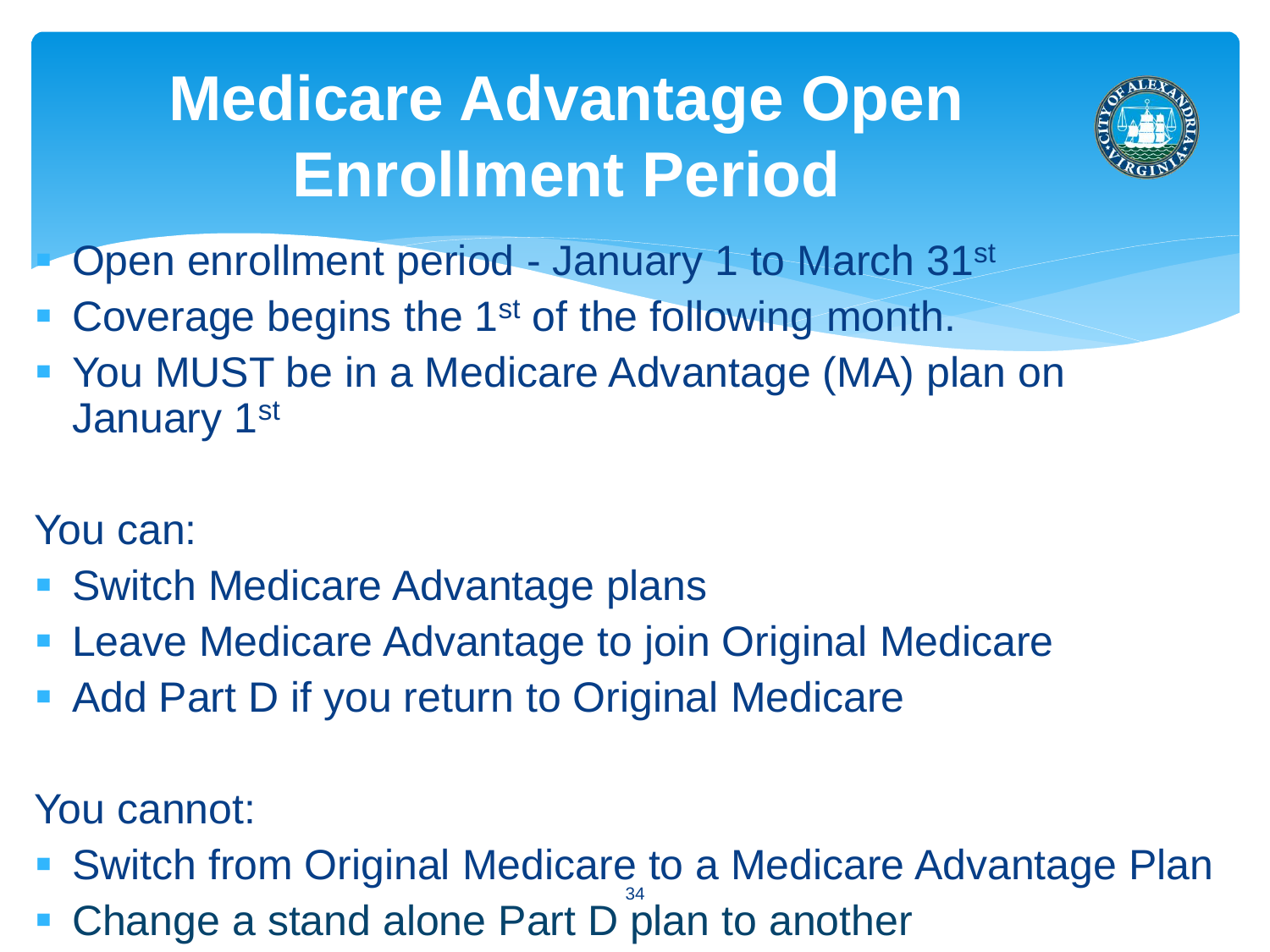**Medicare Prescription Drug Coverage: Part D**



- Available for all people with Medicare
- **Provided through** 
	- − Medicare Prescription Drug Plans
	- − Medicare Advantage Plans
- You must have Medicare Part A and / or Part B
- You must live in plan service area
- You must enroll in a Medicare drug plan or face a penalty for late enrollment, unless you have creditable drug coverage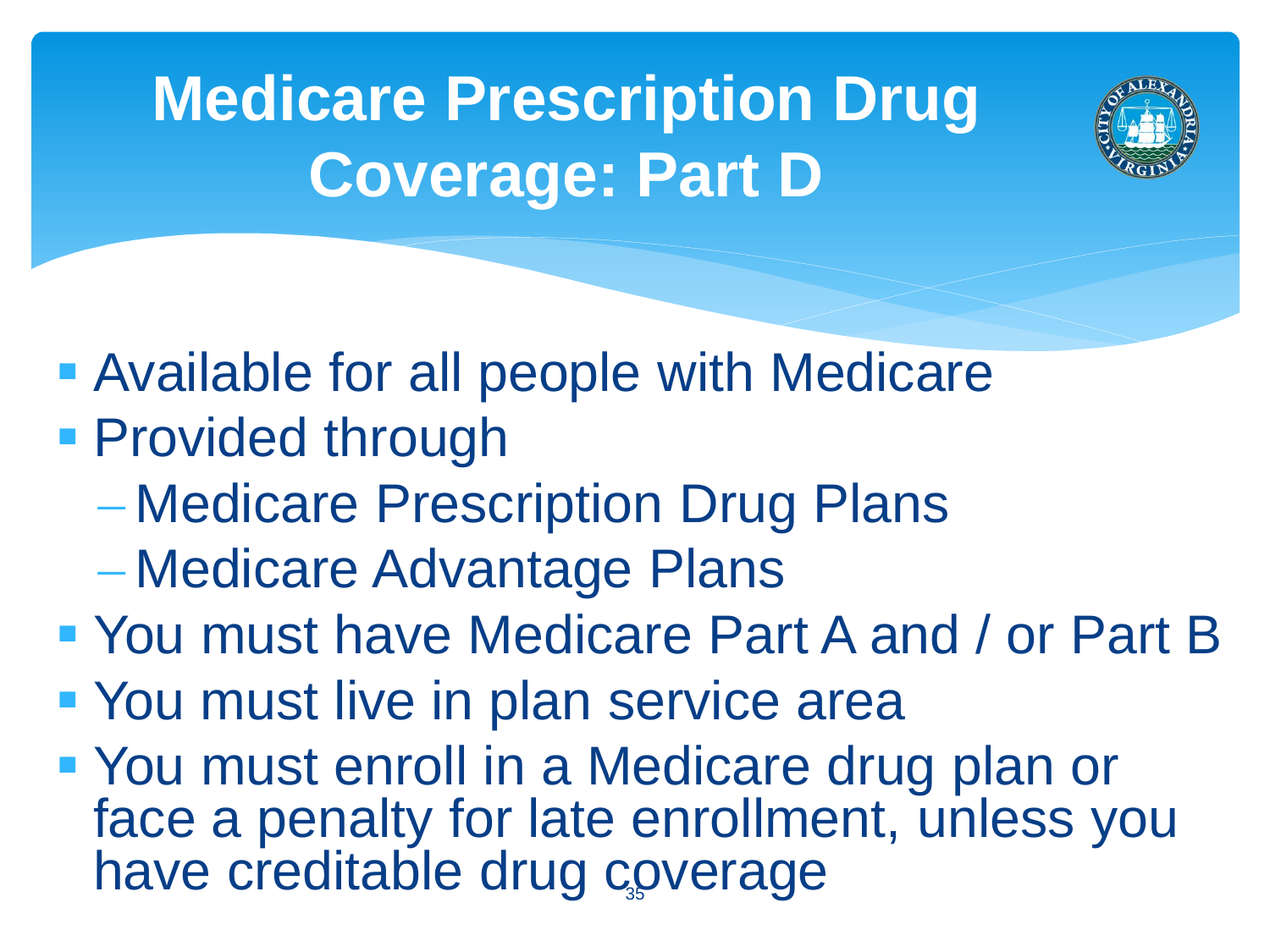# **Joining or switching Part D Prescription Plans**



| " You lose your creditable drug coverage |  |
|------------------------------------------|--|
|------------------------------------------|--|

- You weren't adequately informed your other coverage was not creditable or was reduced and is no longer creditable
- You enter, live in or leave a long-term care facility
- You have a QUARTERLY SEP if you qualify for Extra Help 36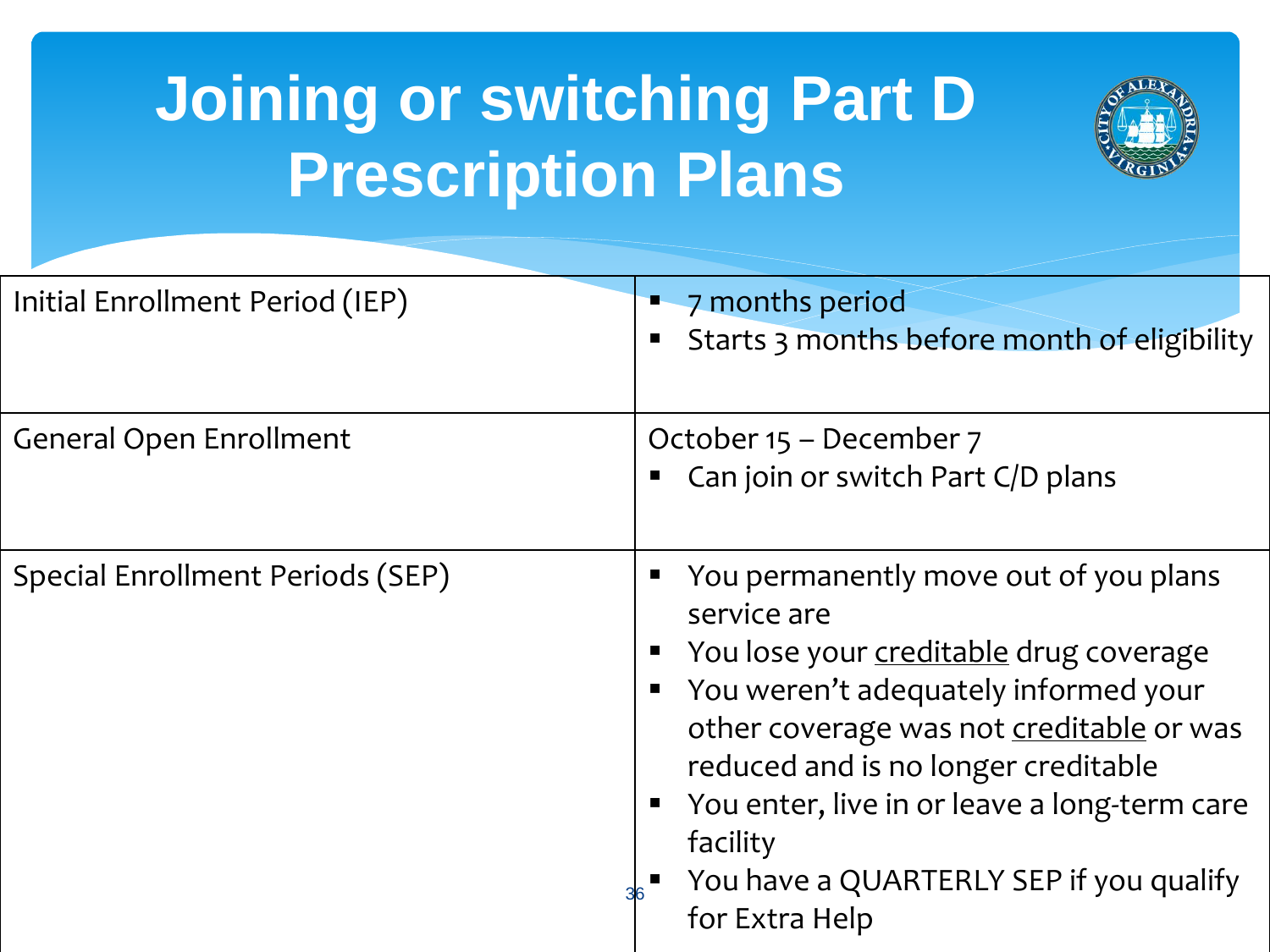

## **Prescription Drug Costs**

- 30 Plans available in Alexandria − Costs vary by plan
- Most people will pay:
	- − Monthly premium of between \$7.30-\$85.50
	- − Deductible (\$445 limit)
	- − Copayments or coinsurance
	- Extra Help if you have limited income/resources
	- − Coverage gap ("donut hole") cost discounts due to ACA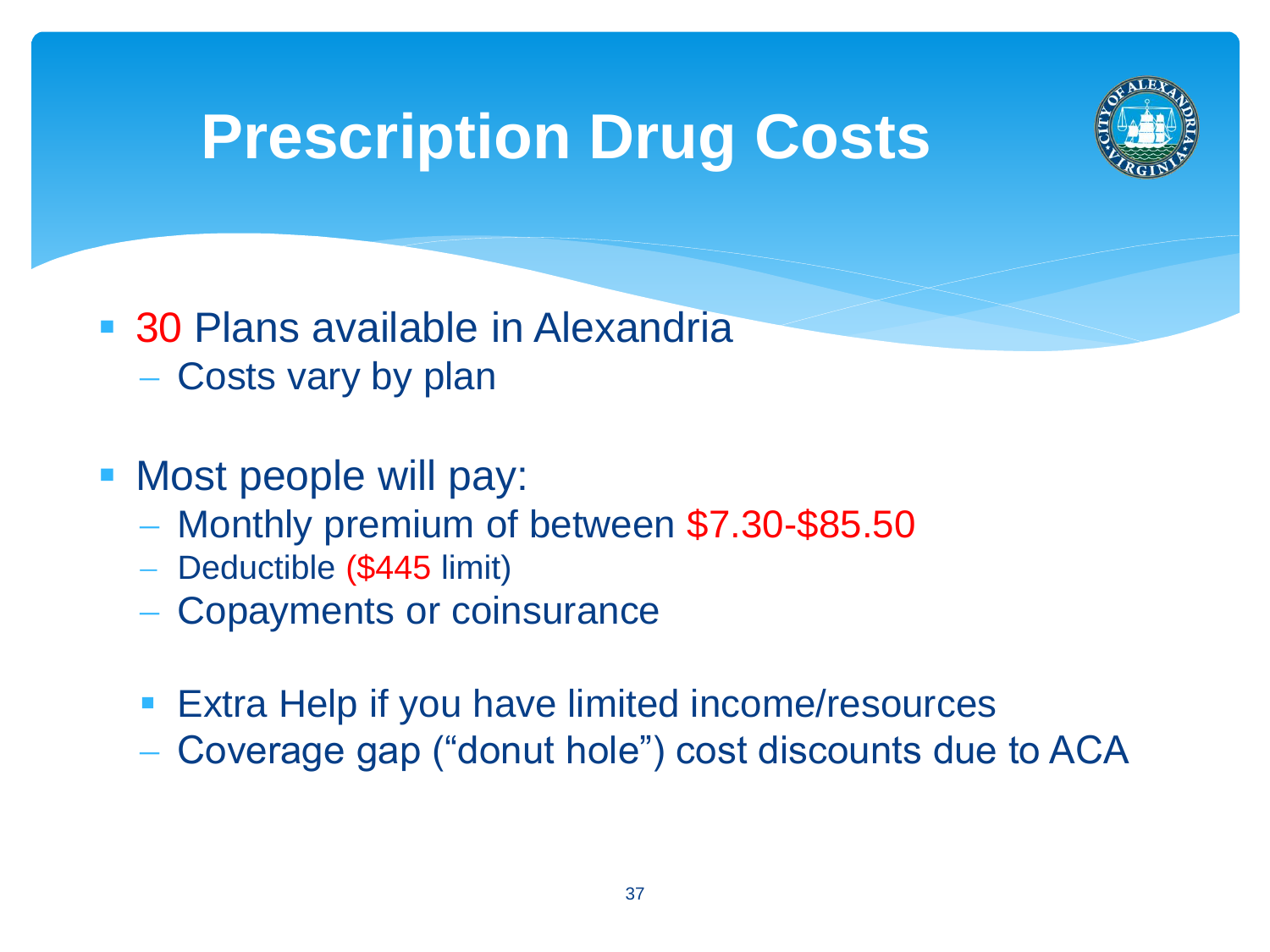## **Prescription Drug Costs**



**EXTE: Higher Part D premium for higher-income beneficiaries**

- − Income related monthly adjustment amount (IRMAA) The percentage increases as income increases
- Income is based on 2019 income reported to the IRS
- − The IRMA premium can be deducted from a beneficiary's monthly SSA benefit
	- **EXAMPLE Beneficiaries will receive a notice from SSA**
	- **.** It's not paid to Part D plans, it's payable to SSA
	- **. If it is not paid, you will lose your Part D coverage**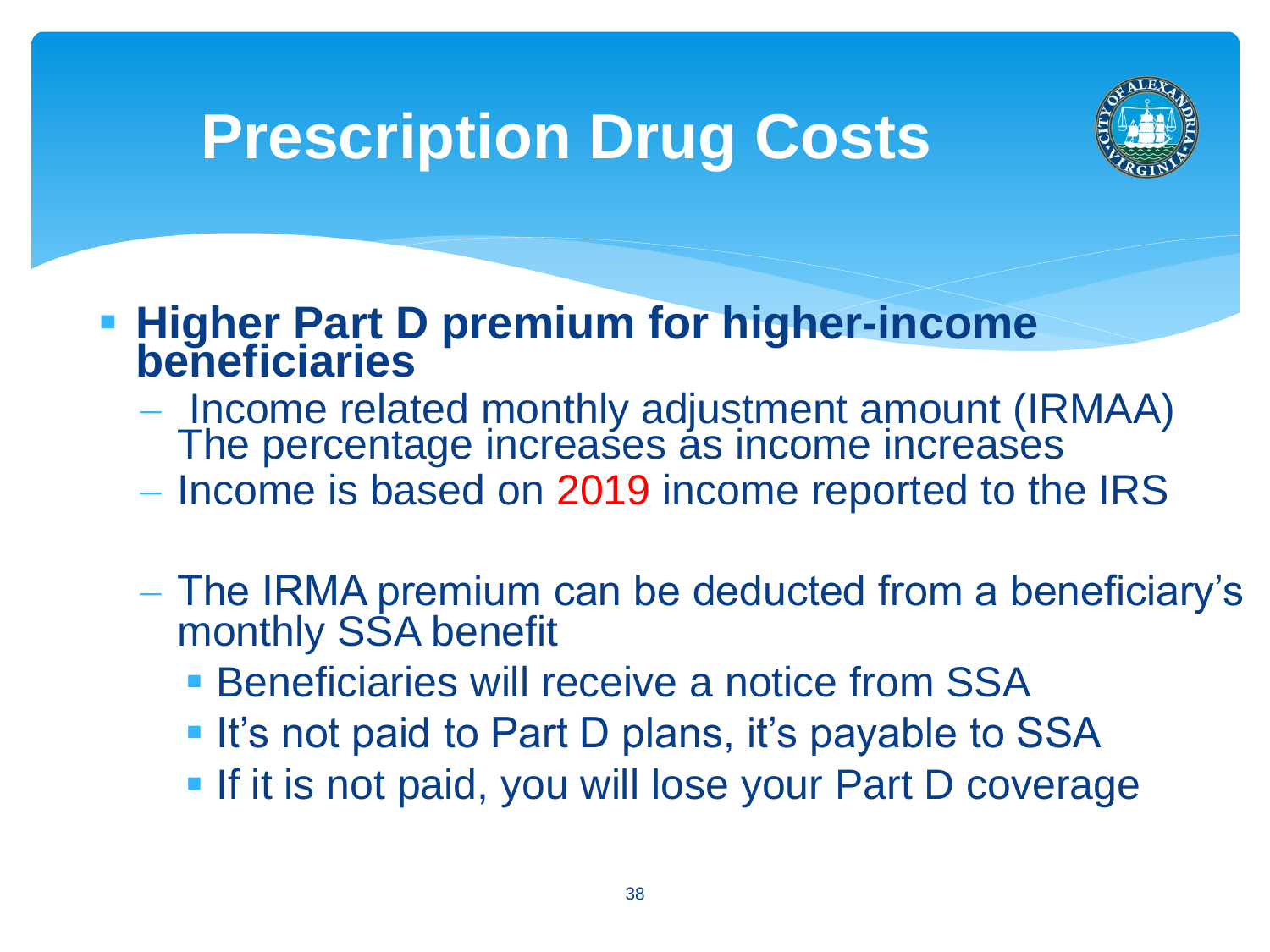## **Late Enrollment Penalty**



- People who wait to enroll after their IEP
	- − Pay additional 1% of base beneficiary premium
		- **For every month eligible and not enrolled**
		- For as long as they have Medicare drug coverage
	- − **Except those with other creditable drug coverage:**
		- **Example 2 Figure 1 At least as good as Medicare prescription drug coverage**
		- $\blacksquare$  **Or if you have "Extra Help"**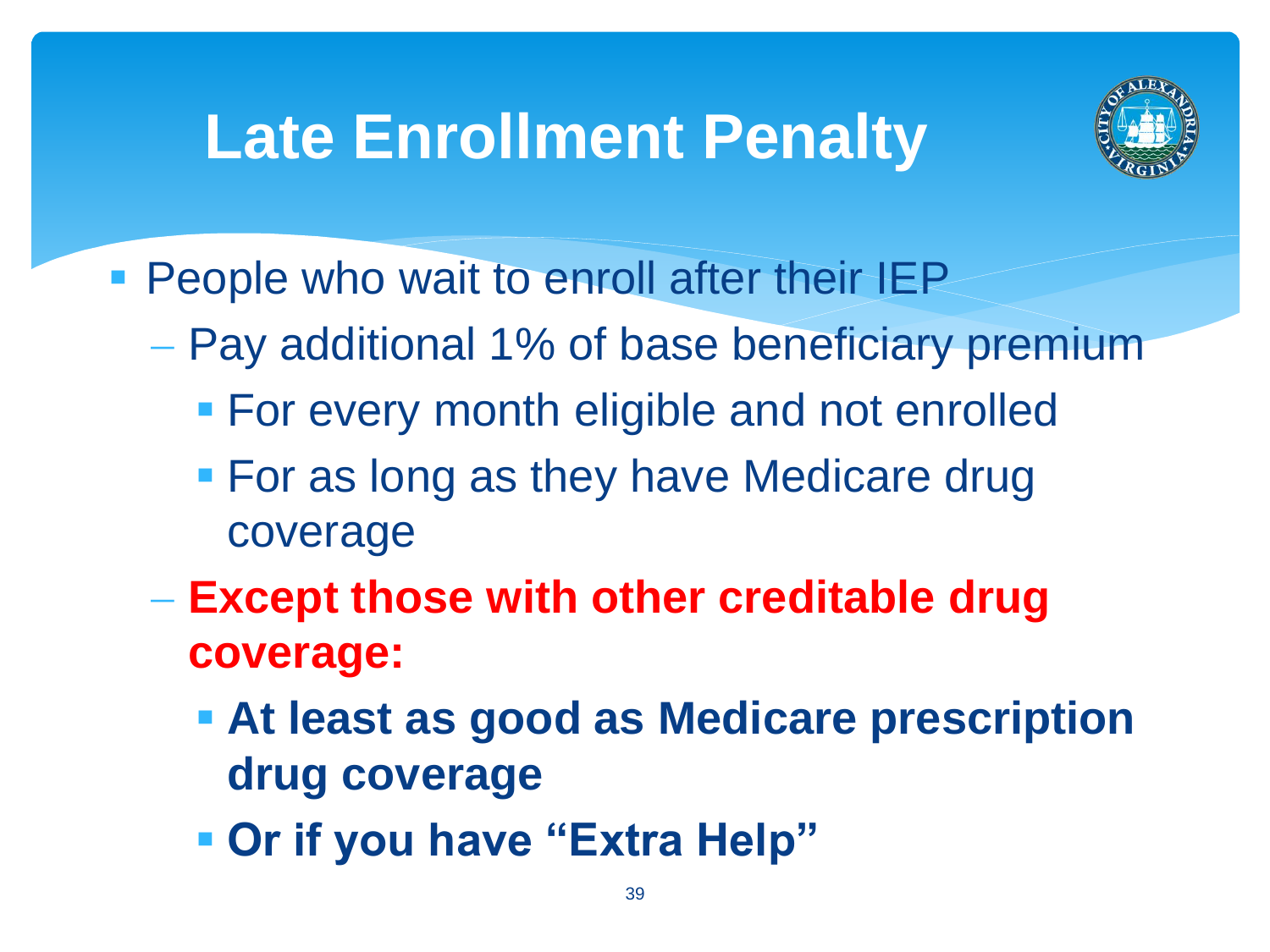#### **Part D Formulary**



Each Medicare Prescription Drug plan has a list of drugs that it covers, and this is called a formulary.

*If Part D plans change their formularies mid-year, they are required to either provide 30 days notice of the change or a 30-day supply of the brand name medication.*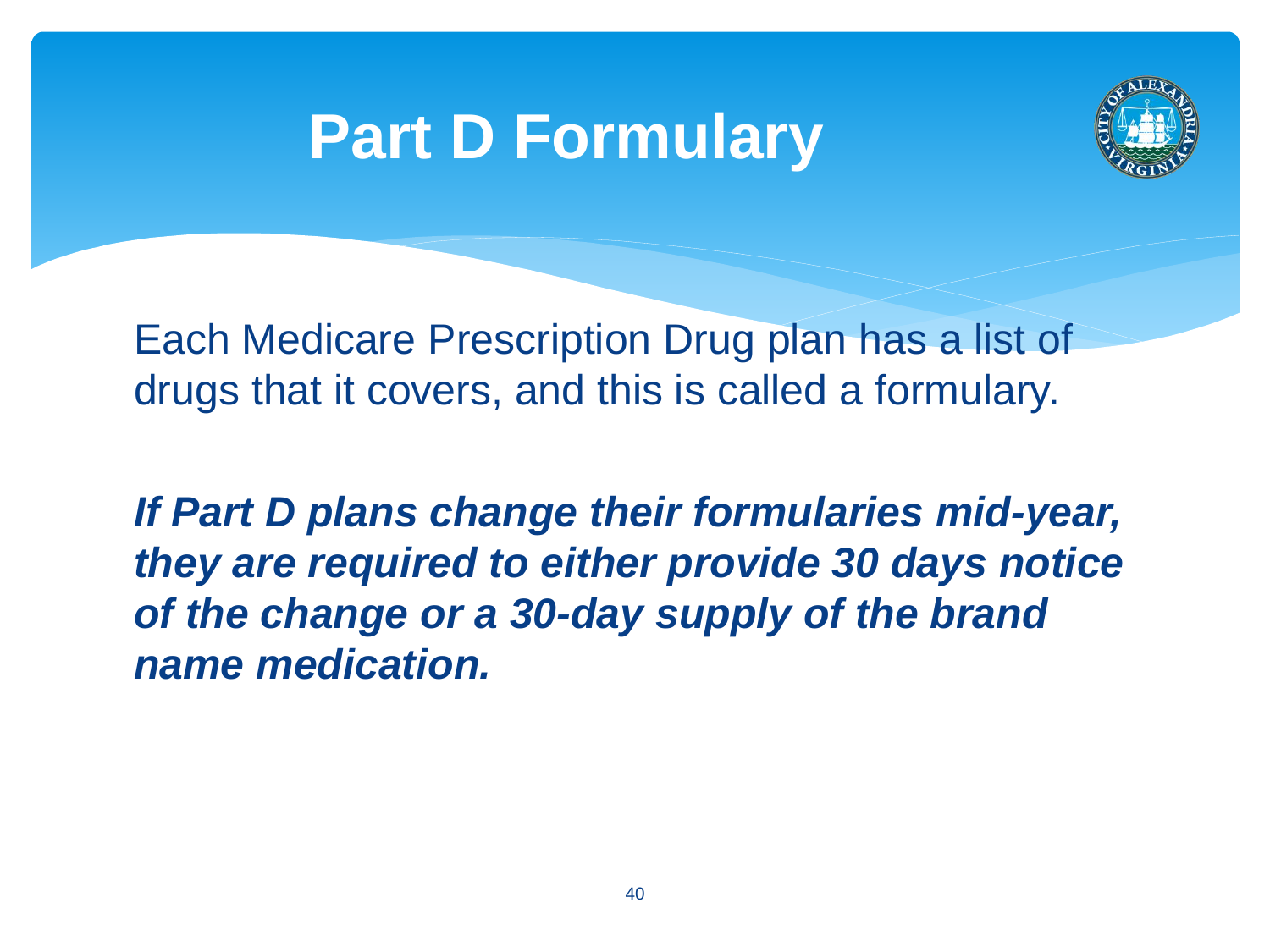# **Some Limitations**



#### Opioids

- New opioid prescriptions for acute pain limited to **7-days**
- Morphine limited to 90 morphine milligram equivalent (MME) per day.
- **Pharmacist will be informed about duplicate opioid therapy and** concurrent use of opioids and benzodiazepines by patients.

#### MA plans

- Step Therapy requires that you try a **less-expensive medication** before the drug plan pays for another drug that your doctor may have originally prescribed.
- MA plans may apply step therapy requirements for physician administered Part B drugs.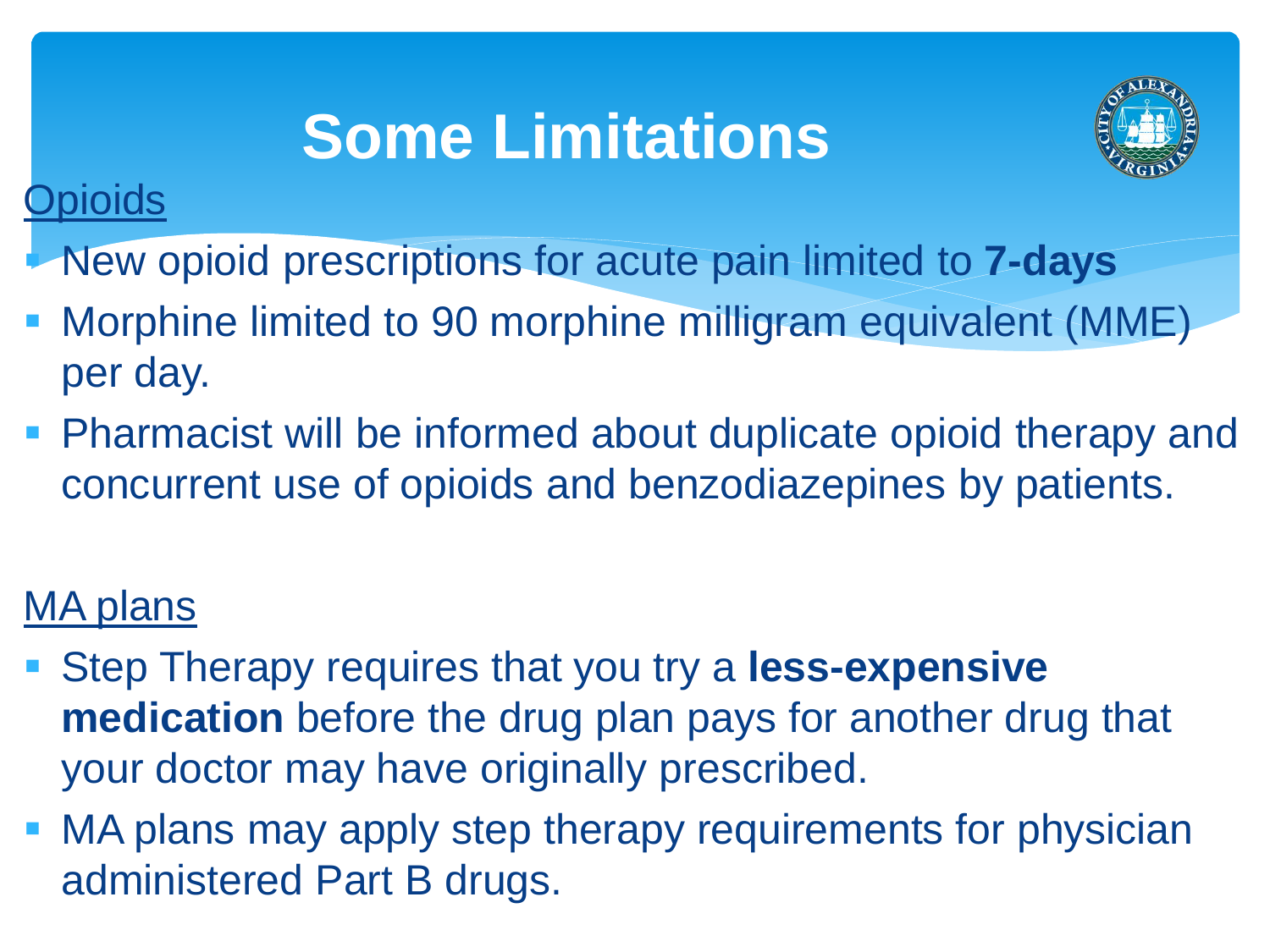# **Closing the Prescription Gap**



#### **MEDICARE PART D PRESCRIPTION DRUG BENEFIT IN 2021**



DISCLOSURE: This chart represents the standard levels of coverage for Part D. Actual costs vary by company. Please refer to the chart listing Part D plans available in Virginia for more information. For a personalized appointment please call our intake line: 703-746-5999.

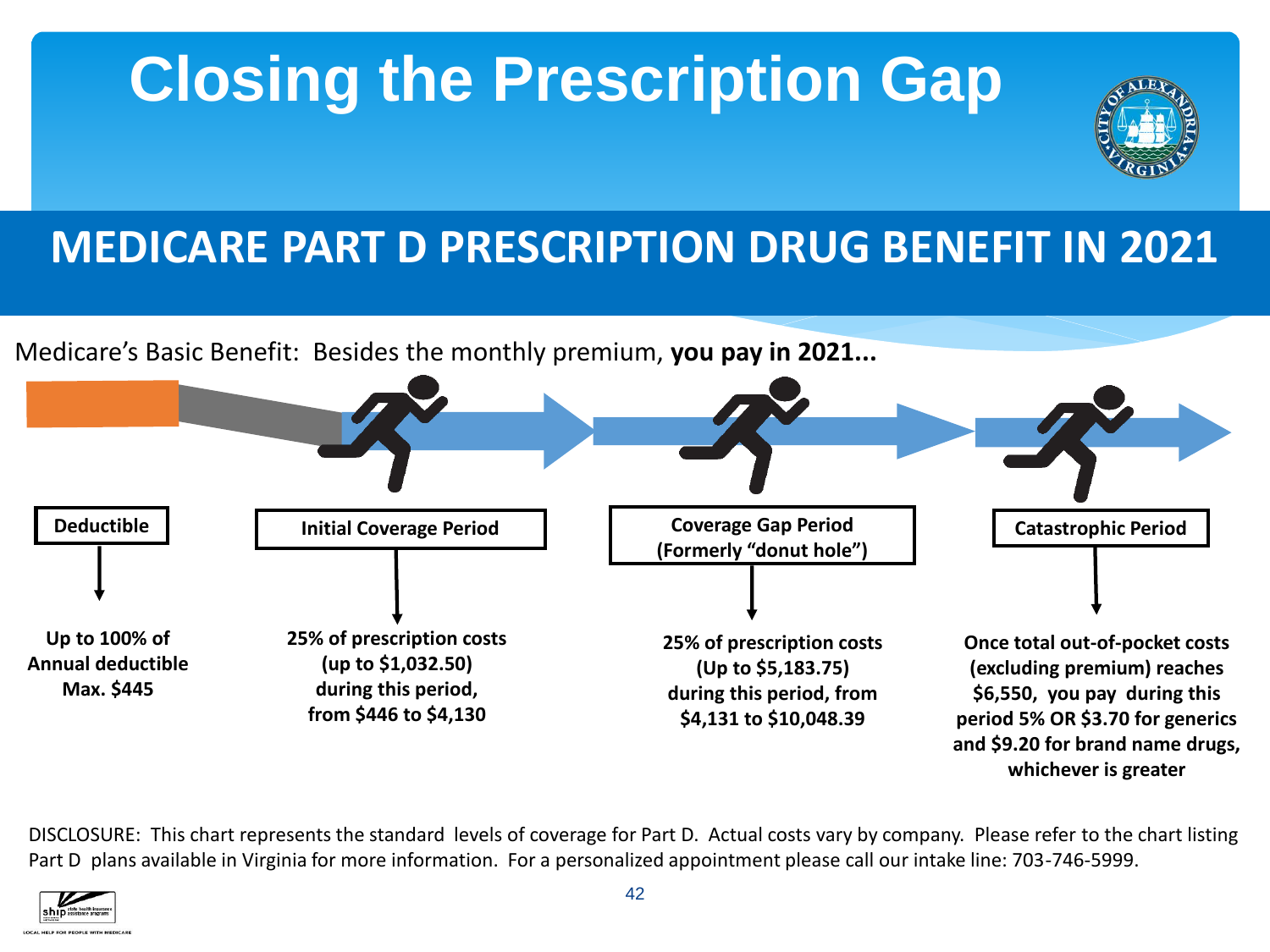# **Extra Help with Drug Plan Costs**



**Help for people with limited income & assets 2021** 

- Income limit: Single: \$1,595\* Couple: \$2,155\*
- Asset limit: Single: \$14,790 \*\* Couple: \$29,520\*\*
- Some groups are automatically eligible
	- − People with Medicare and Medicaid
	- Supplemental Security Income (SSI) only
	- − Medicare Savings Programs
- Everyone else must apply at Social Security

\* Income amounts reflect threshold without/with the \$20 monthly income disregard (annually = \$240); income is rounded to the nearest whole dollar. \*\* Asset limits include amount without/with \$1,500/person burial allowance.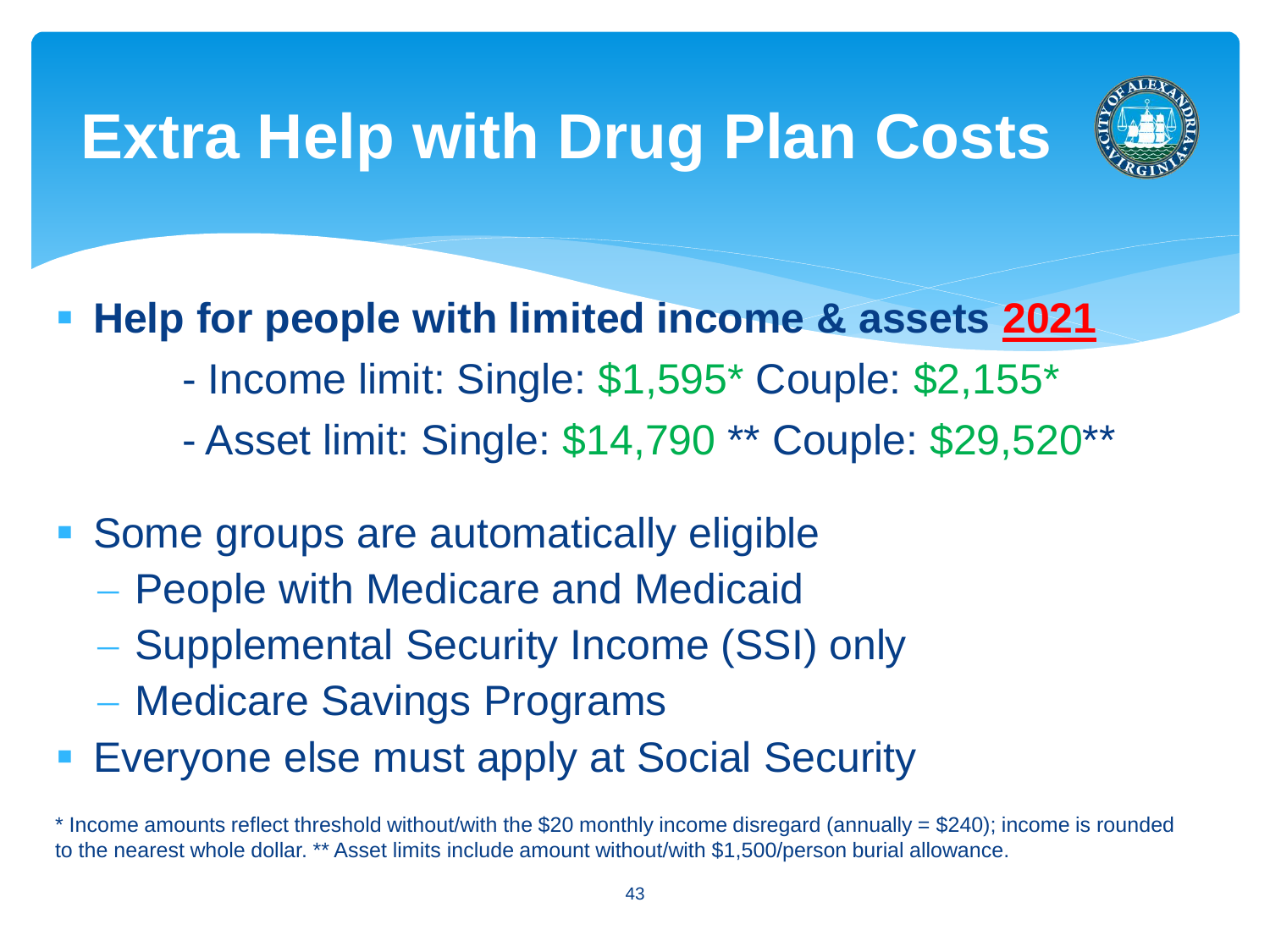# **Dual Eligible and Limited Income Advantages**



- Extra Help (LIS) and Medicare Savings Program (MSP) recipients may make changes to their prescription drug plans once every quarter.
- Extra Help and Medicare Savings Program (MSP) recipients may also make changes to their plans :
- During annual Open Enrollment –Oct. 15-December 7
- Move out of a service area
- No longer receiving the LIS or MSP Benefit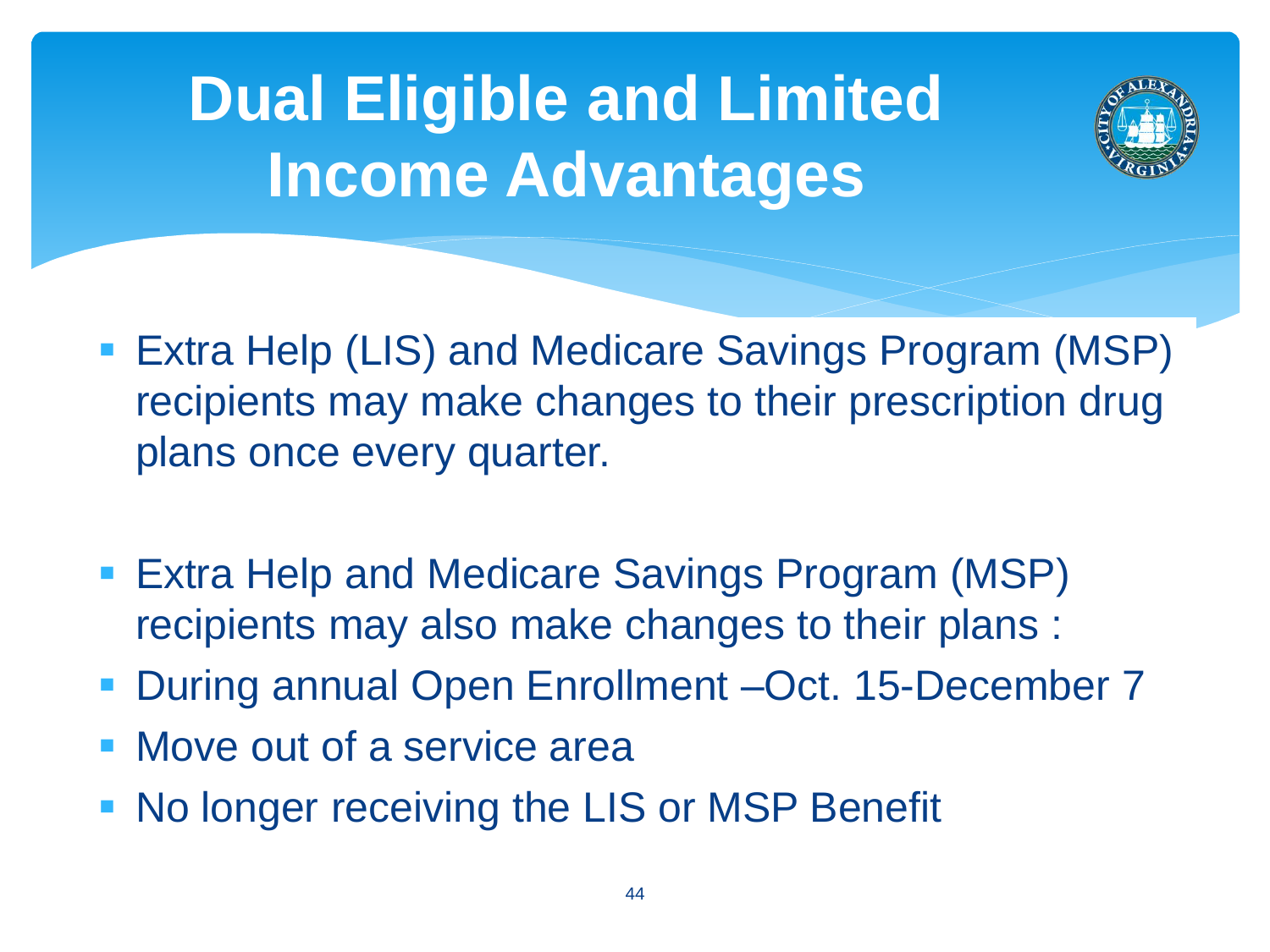# **Steps to Take to apply for Medicaid Services**



- If you think you might qualify for MSP or Medicaid Expansion:
	- 1.Review guidelines
	- 2.Collect your financial documents
	- 3.Get more information and to apply:
		- ▪Call Human Services Office: 855-635-4370
		- ■Go to
			- <https://commonhelp.virginia.gov/access/>
		- Call your local VICAP: 703-746-5999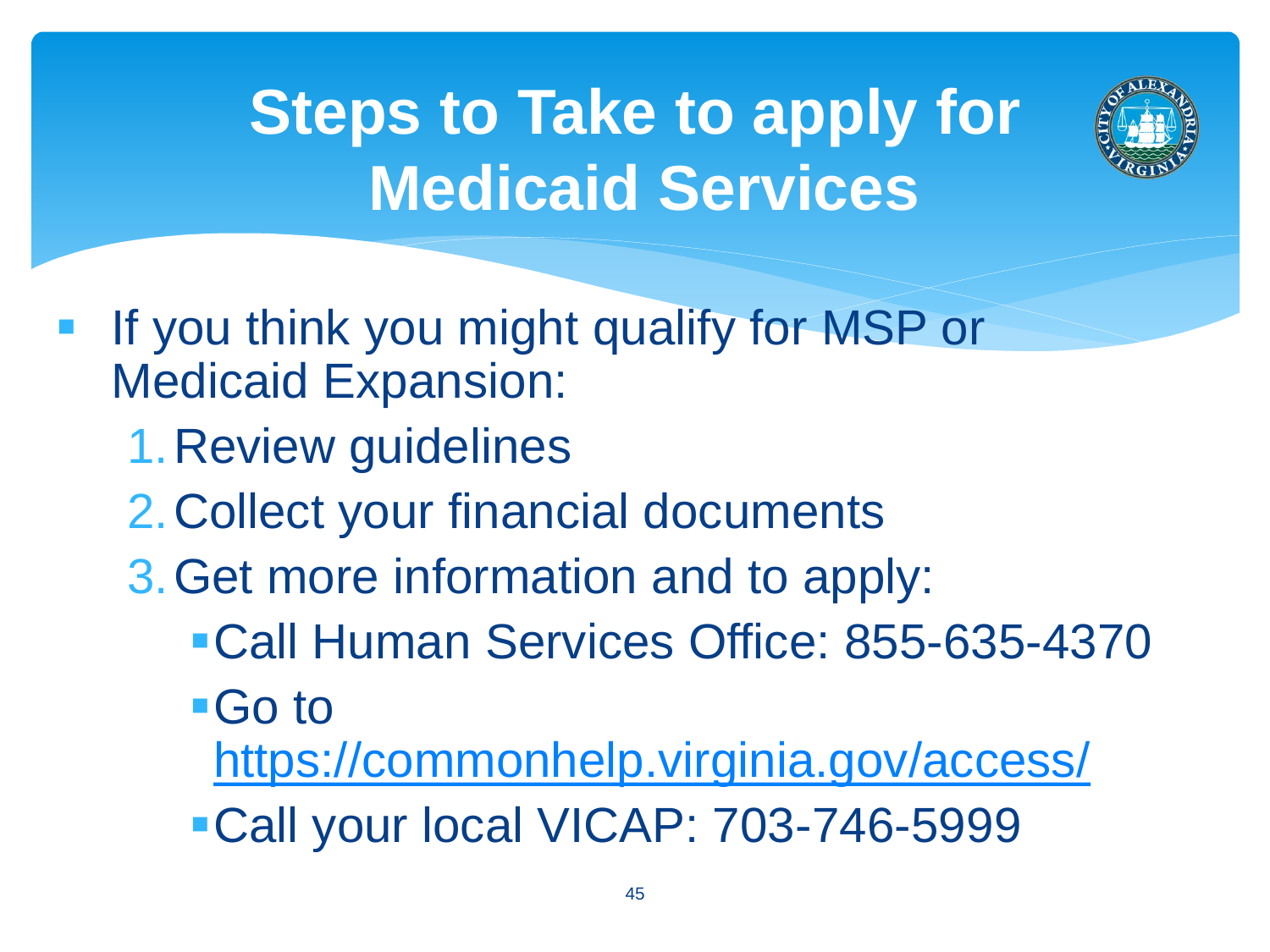# **Fraud Prevention: Senior Medicare Patrol**



#### **Read Your Medicare Summary Notices**

- Report and prevent health care fraud and abuse
- If you suspect fraud, contact the medical provider about discrepancy
- Report suspected fraud or abuse to Senior Medicare Patrol at 1-800-938-8885 **VIRGINIA**



**Other web sites Virginia Bureau of Insurance:**  877-310-6560 [www.scc.virginia.gov/boi](http://www.scc.virginia.gov/boi)

#### **Stop Medicare Fraud:**

<https://stopmedicarefraud.org/>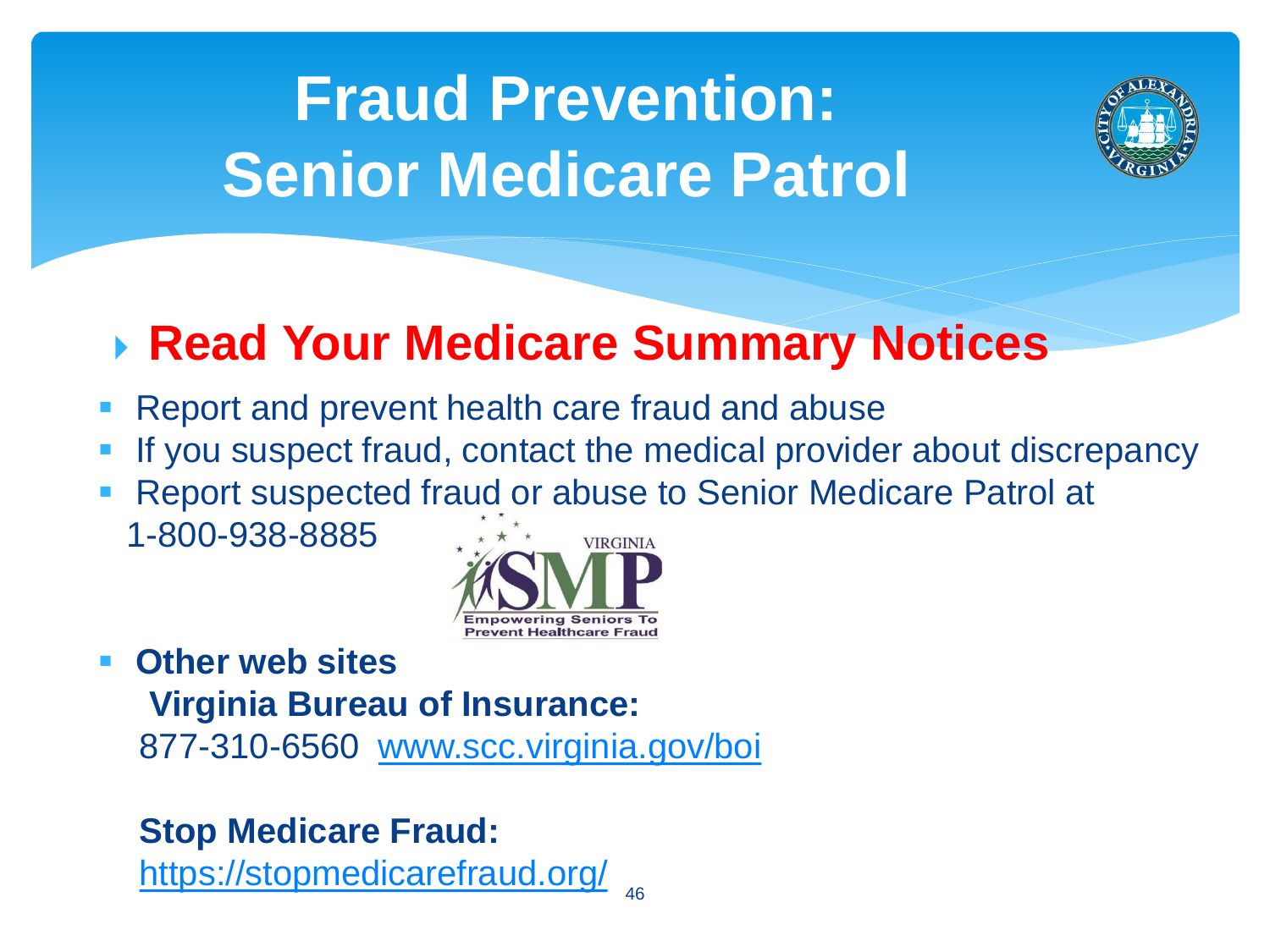### **For More Information**



- Your local VICAP: 703-746-5999
- 1-800-MEDICARE (1-800-633-4227) − TTY users should call 1-877-486-2048
- *Medicare & You* handbook, CMS Pub. #10050
	- Other Medicare publications on www.medicare.gov
- www.medicare.gov
- www.cms.gov